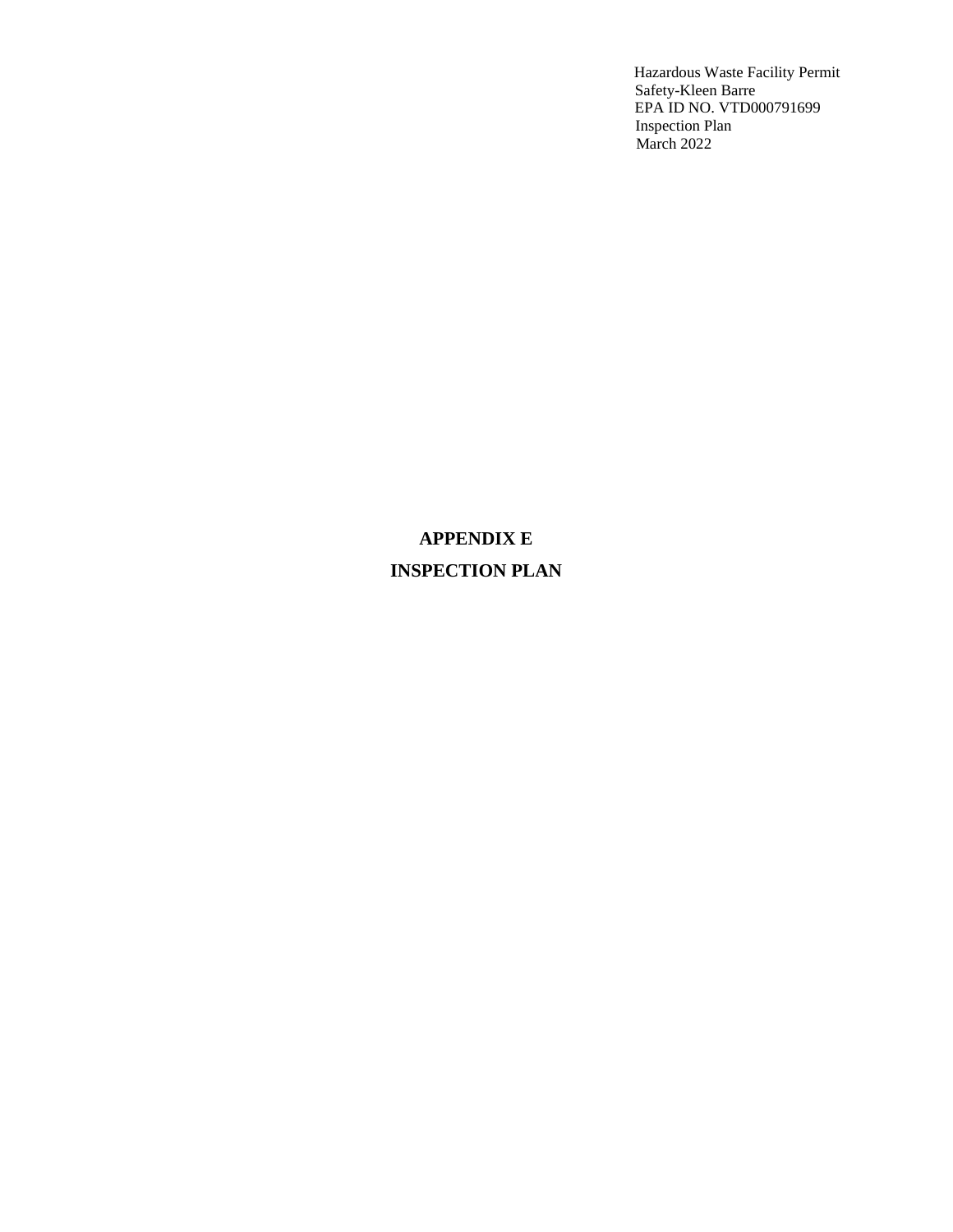#### **APPENDIX E**

### **INSPECTION PLAN**

This plan meets the requirements of the Vermont Hazardous Waste Management Regulations (VHWMR) and 40 CFR §§ 270.14(b)(5) and 40 CFR 264.15.

#### **E – 1.0 GENERAL INSPECTION PROCEDURE**

The Barre Service Center (BSC) conducts regular inspections to identify any equipment malfunctions, structural deterioration, operator errors, and discharges that could cause or lead to the release of hazardous waste constituents that adversely affect the environment or threaten human health. The inspection program also evaluates safety equipment; security devices; the three permitted hazardous waste management units used for container storage; the return and fill station equipment; and the permitted aboveground storage tank system (HWMU #1, Tank #3), which consists of the hazardous waste storage tank and its secondary containment, piping, and other ancillary equipment (e.g., pumps, wet dumpster).

All inspection checklists used at the BSC are electronic and identified in **Table E-1**. A copy of each (blank) checklist is included in **Attachment E-1**. Inspections are normally conducted using an electronic device, and copies of all completed inspection checklists are maintained electronically as part of the facility record for a minimum of three years. If the electronic inspection tracking system fails, inspections are conducted and documented using paper checklists. Copies of all completed checklists are available for review at the BSC and shall include the date and time of the inspection, the inspector's name, and notations of observations made. The date and a description of any repairs made, or other remedial actions taken to address an observed inspection deficiency, will also be documented electronically through the linked work-ticket management system. The BSC Manager or his/her designee is responsible for ensuring that all inspections are completed and documented, and observed deficiencies are addressed as detailed in **Section E – 3.0**.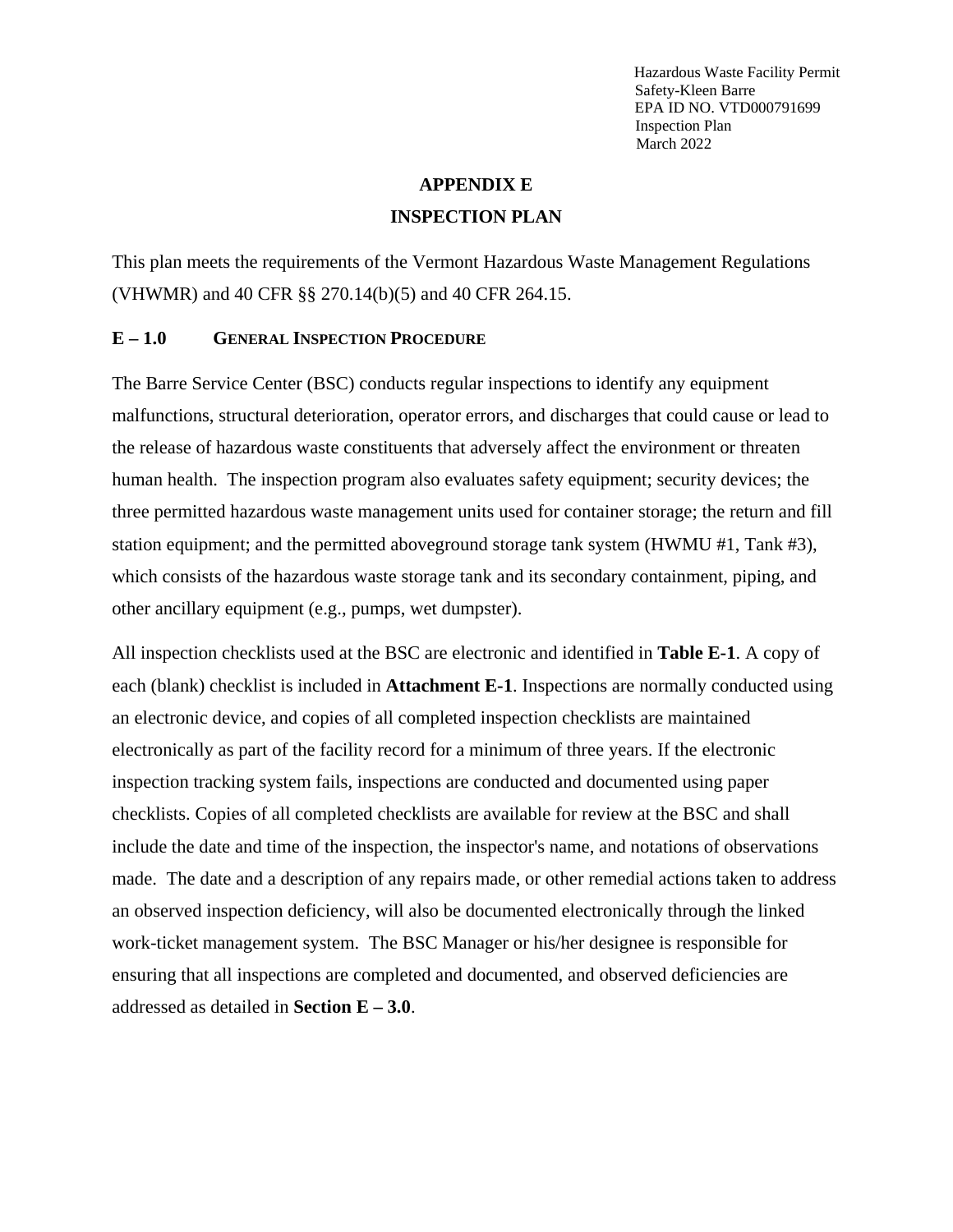### **E – 2.0 FACILITY INSPECTION CHECKLISTS**

**Table E-1** identifies the inspection checklists used by Safety-Kleen at the BSC, the items addressed by each checklist, examples of potential concerns for each inspection item, and the frequency of each inspection type. The inspection checklists include all items currently applicable, and a few items not applicable, to the BSC. Any checklist items not applicable to the BSC will be noted on the checklist, as appropriate.

| <b>Inspection Checklist</b>    | <b>Inspection Items</b>              | <b>Examples of Potential Concerns</b>                                                                                         | <b>Inspection Frequency</b> |
|--------------------------------|--------------------------------------|-------------------------------------------------------------------------------------------------------------------------------|-----------------------------|
| <b>CO CSA Inspection</b>       | Container Placement and<br>Stacking  | Containers not on pallets, pallets stacked too<br>high or unstable                                                            | Each operating day          |
|                                | Sealing of Containers                | Containers not closed or sealed                                                                                               |                             |
|                                | Labeling of Containers               | Missing, inaccurate, or improper labels                                                                                       |                             |
|                                | <b>Container Integrity</b>           | General condition, bulging, leaks, rust, or<br>corrosion                                                                      |                             |
|                                | Pallets                              | Broken or structurally compromised                                                                                            |                             |
|                                | Doors                                | Broken or not functioning as intended                                                                                         |                             |
|                                | Base/Foundation/Roof                 | Cracks, gaps, or other visible structural<br>compromise                                                                       |                             |
|                                | Berms/Racks                          | Cracks, gaps, or other visible structural<br>compromise                                                                       |                             |
|                                | Debris and Refuse                    | Improper storage, location, or container type                                                                                 |                             |
|                                | Exit Signs                           | Missing sign, illumination, lamp bulbs,<br>battery backup                                                                     |                             |
|                                | Aisle Space                          | Minimum 2 ft required                                                                                                         |                             |
|                                | <b>Containment Area</b>              | Cracks, deterioration, ponding or wet spots                                                                                   |                             |
|                                | Sumps                                | Cracks, ponding or wet spots, pitting or<br>deterioration                                                                     |                             |
|                                | Loading/Unloading Areas              | Adequate spill response equipment,<br>containment pad and sump condition, valve<br>access box, accumulated liquid or staining |                             |
|                                | Communication and Alarm<br>System    | Test function, siren, strobe                                                                                                  |                             |
|                                | <b>Storage Capacity</b>              | Compliance with area or permit restrictions,<br>type restriction, volume limit                                                |                             |
|                                | <b>Bonding and Grounding</b>         | Loose or broken, corrosion or deterioration                                                                                   |                             |
|                                | Pumps                                | Leaks, loose fittings                                                                                                         |                             |
|                                | <b>Inventory Age</b>                 | Within area limits and permit restrictions                                                                                    |                             |
|                                | Satellite Accumulation<br>Containers | Missing, inaccurate or improper labels,<br>container integrity                                                                |                             |
| <b>CO Return and Fill Area</b> | <b>Pump Seals</b>                    | Visible leaks                                                                                                                 | Each operating day          |
|                                | Pump Motors                          | Overheating, failure                                                                                                          |                             |

### **TABLE E-1 Inspection Schedule**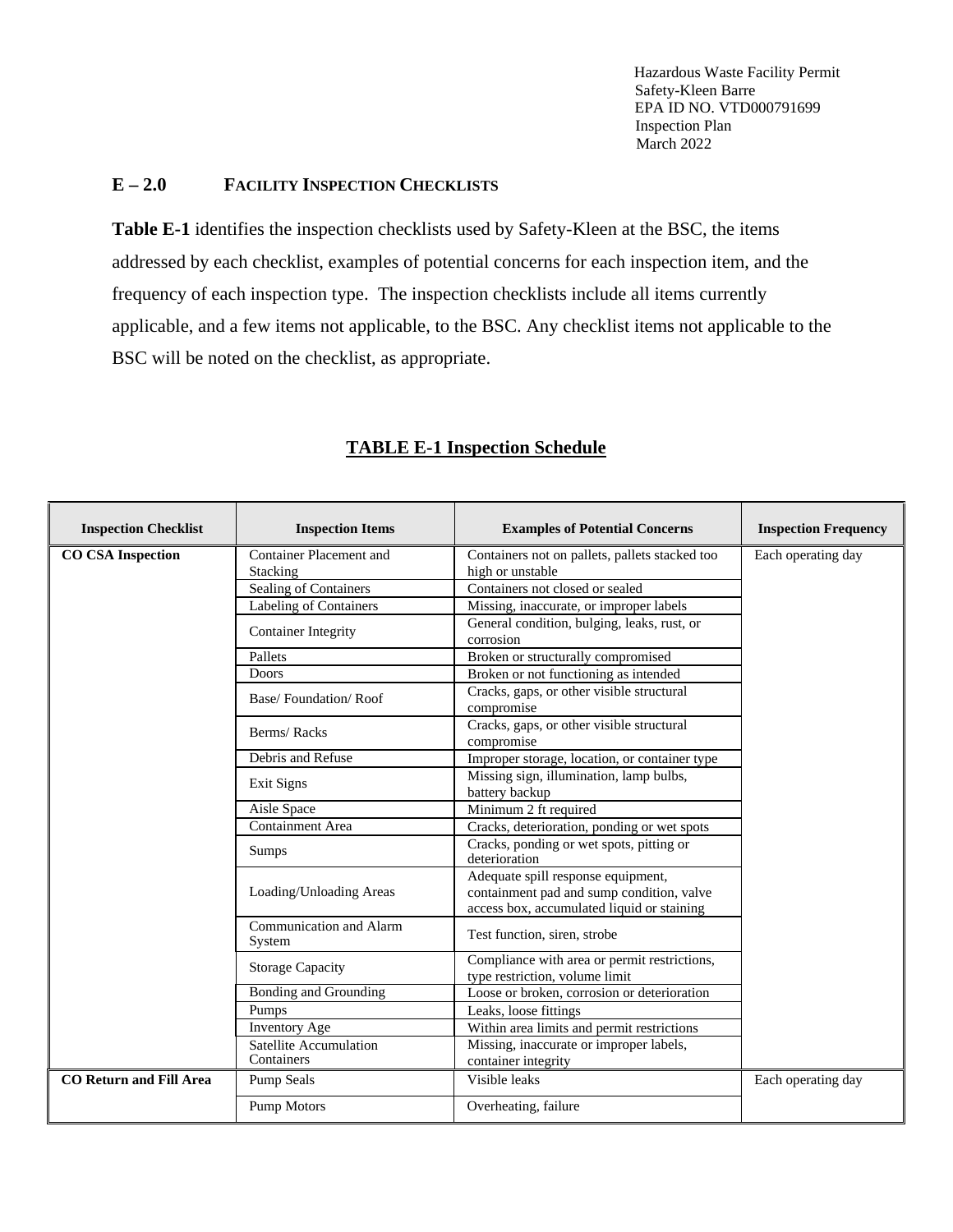| <b>Inspection Checklist</b>             | <b>Inspection Items</b>                                   | <b>Examples of Potential Concerns</b>                                                                           | <b>Inspection Frequency</b> |
|-----------------------------------------|-----------------------------------------------------------|-----------------------------------------------------------------------------------------------------------------|-----------------------------|
| <b>CO Return and Fill Area</b>          | Fittings                                                  | Visible leaks                                                                                                   | Each operating day          |
| (continued)                             | Valves                                                    | Visible leaks, sticking                                                                                         |                             |
|                                         | Hose Connections and Fittings                             | Cracked, loose, visible leaks, sticking                                                                         |                             |
|                                         | Hose Body                                                 | Crushed, cracked, visible leaks, thin spots                                                                     |                             |
|                                         | Clam Shell Unit Type - Lid<br>Fusible Link                | Broken, spring missing                                                                                          |                             |
|                                         | Clam Shell Unit Type - Lid<br><b>Hinge Assembly</b>       | Broken pivot arm, damaged lid arm, missing<br>pins                                                              |                             |
|                                         | Sliding Lid Unit Type - Gaskets                           | Broken, cracked, or distorted                                                                                   |                             |
|                                         | Sliding Lid Unit Type - Lid/ Slide<br>Assembly            | Damaged lid, rollers, slide rail, temperature<br>gauge, limit switches                                          |                             |
|                                         | Roll-up Door Unit Type - Seals                            | Broken, cracked, or distorted                                                                                   |                             |
|                                         | Roll-up Door Unit Type - Door/<br>Roll-up Assembly        | Damaged lid, rollers, slide rail, temperature<br>gauge, limit switch                                            |                             |
|                                         | Wet Dumpster/Drum Washer                                  | Leaks, rust, split seams, distortion,<br>deterioration, excess debris, sediment<br>accumulation                 |                             |
|                                         | <b>Secondary Containment</b>                              | Excess sediment, leaks, distortion,<br>deterioration, excess debris                                             |                             |
|                                         | Loading/Unloading Area                                    | Cracks, ponding or wet spots,<br>deterioration                                                                  |                             |
|                                         | Satellite Accumulation<br>Containers                      | Missing, inaccurate or improper labels,<br>container integrity                                                  |                             |
|                                         | <b>Ventilation Fan</b>                                    | Check for evidence of failure<br>(e.g., inoperative, shutters jammed                                            |                             |
| <b>CO Safety Security</b><br>Inspection | Perimeter Fences                                          | Broken ties, corrosion, holes,<br>distortion                                                                    | Weekly                      |
|                                         | Gates/External Warehouse Doors                            | Broken locking mechanism, broken ties,<br>corrosion, holes, distortion, direct access<br>doors working properly |                             |
|                                         | <b>Warning Signs</b>                                      | Missing, faded                                                                                                  |                             |
|                                         | Exit Signs                                                | Missing sign, illumination, lamp bulbs,<br>battery backup                                                       |                             |
|                                         | Exits/Fire Lanes/Evacuation<br>Routes                     | All routes are clear and unobstructed                                                                           |                             |
|                                         | <b>Lighting System</b>                                    | Expired lamps, effectiveness, location                                                                          |                             |
|                                         | <b>Emergency Lighting System</b>                          | Expired lamps, battery backup, effectiveness                                                                    |                             |
|                                         | Accessibility of Safety<br>Equipment/Protective Gear      | Hardhats, face shields, goggles, safety<br>glasses, boots, gloves, aprons, uniforms, duct<br>tape, absorbents   |                             |
|                                         | Adequate Supply of Safety<br>Equipment/Protective Gear    | Cleanliness, inventory available                                                                                |                             |
|                                         | <b>Condition of Safety Equipment</b>                      | Review PPE for damage or excessive wear                                                                         |                             |
|                                         | <b>Breathing Apparatus</b><br>Accessibility               | SCBA respirators, equipment                                                                                     |                             |
|                                         | <b>Breathing Apparatus Adequate</b><br>Supply/Full Charge | SCBA tanks, charged                                                                                             |                             |
|                                         | <b>Breathing Apparatus Condition</b>                      | <b>SCBA</b> Damage                                                                                              |                             |
|                                         | First Aid Kits                                            | Adequate inventory                                                                                              |                             |
|                                         | <b>Bloodborne Pathogen Kits</b>                           | Adequate inventory                                                                                              |                             |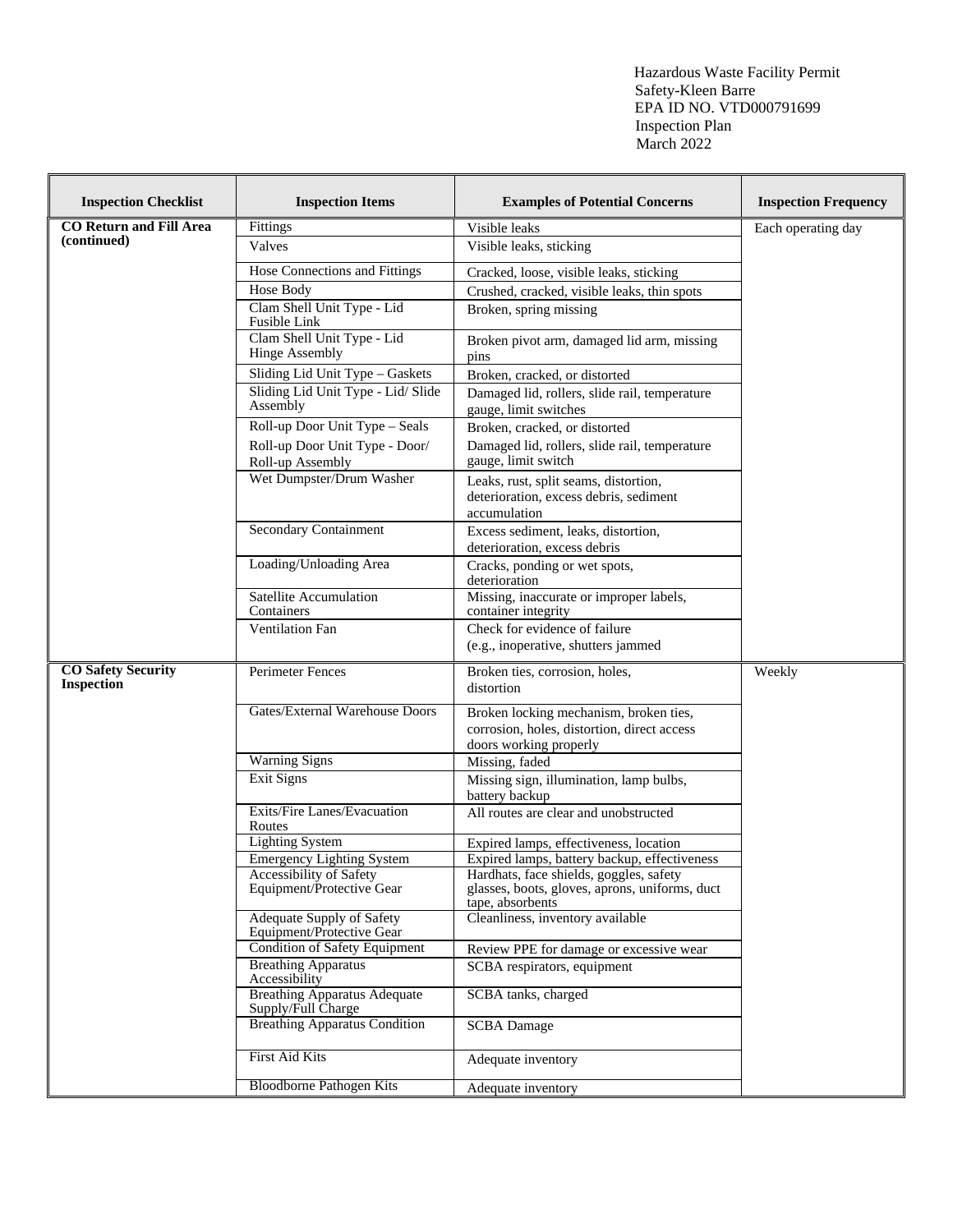| <b>Inspection Checklist</b>                                | <b>Inspection Items</b>                                  | <b>Examples of Potential Concerns</b>                                                                                                                                     | <b>Inspection Frequency</b> |
|------------------------------------------------------------|----------------------------------------------------------|---------------------------------------------------------------------------------------------------------------------------------------------------------------------------|-----------------------------|
| <b>CO Safety Security</b><br><b>Inspection</b> (continued) | <b>Emergency Eyewashes</b>                               | Disconnected or malfunctioning valves,<br>inadequate pressure, inaccessible,<br>malfunctioning drain, leaking                                                             | Weekly                      |
|                                                            | <b>Emergency Showers</b>                                 | Disconnected or malfunctioning valves,<br>inadequate pressure, inaccessible, leaking                                                                                      |                             |
|                                                            | Internal/External Communication                          | Inadequate supply of phones or radios,<br>malfunctioning intercom, telephones not<br>working properly, emergency alarm does not<br>work, phone moved from proper location |                             |
|                                                            | Fire Extinguishers                                       | Overdue inspection, not charged, inaccessible                                                                                                                             |                             |
|                                                            | <b>Absorbent Supply</b>                                  | Adequate inventory                                                                                                                                                        |                             |
|                                                            | Recovery Drum Supply                                     | Adequate inventory                                                                                                                                                        |                             |
|                                                            | <b>Respirators and Cartridges</b>                        | Adequate APR inventory                                                                                                                                                    |                             |
|                                                            | <b>Fire Suppression System</b><br>Accessibility          | Monitors, pull stations, alarms                                                                                                                                           |                             |
|                                                            | <b>Fire Suppression System</b><br>Operable               | Test                                                                                                                                                                      |                             |
|                                                            | Water Lines/Hydrants                                     | Blocked, broken                                                                                                                                                           |                             |
|                                                            | Alarm Systems                                            | Test                                                                                                                                                                      |                             |
|                                                            | <b>Fire Blankets</b>                                     | Adequate inventory                                                                                                                                                        |                             |
|                                                            | <b>Strainer on Fire Suppression</b><br>System            | Not functioning as intended                                                                                                                                               |                             |
|                                                            | Surveillance System/Guard                                | Equipment or service provided and                                                                                                                                         |                             |
|                                                            | Service                                                  | functioning properly                                                                                                                                                      |                             |
|                                                            | Supplied Air Delivery System<br>and Reserve              | System operational, equipment functioning                                                                                                                                 |                             |
|                                                            | Decontamination<br>Equipment/Spill Clean-up<br>Equipment | Adequate supply of shovels, mops, cleaning<br>solvents, available inventory                                                                                               |                             |
|                                                            | Portable Sump Pumps                                      | Adequate inventory, functioning properly                                                                                                                                  |                             |
|                                                            | Gasoline Pumps                                           | Broken parts, leaks                                                                                                                                                       |                             |
|                                                            | Loudspeakers                                             | Test                                                                                                                                                                      |                             |
|                                                            | Chocked Wheels on Parked<br>Vehicles                     | Chocks not used, missing, deteriorated                                                                                                                                    |                             |
|                                                            | <b>Cylinders Secure</b>                                  | Properly stored, secured, chained                                                                                                                                         |                             |
|                                                            | <b>Ventilation Operable</b>                              | System working as intended                                                                                                                                                |                             |
|                                                            | <b>Fall Protection</b>                                   | Adequate inventory, integrity of equipment                                                                                                                                |                             |
|                                                            | <b>Electrical Boxes</b>                                  | Closed, not blocked, marked properly                                                                                                                                      |                             |
|                                                            | <b>Emergency Contact Info Posted</b>                     | Up-to-date postings, location requirement                                                                                                                                 |                             |
|                                                            | <b>Hearing Protection Available</b>                      | Type appropriate per location                                                                                                                                             |                             |
|                                                            | Housekeeping                                             | Blocked egress, proper storage, procedure<br>followed                                                                                                                     |                             |
|                                                            | Portable Compressor                                      | Adequate inventory, functioning properly                                                                                                                                  |                             |
|                                                            | Lime Supply                                              | Adequate inventory                                                                                                                                                        |                             |
|                                                            | QC Lab Hood                                              | Functioning properly                                                                                                                                                      |                             |
|                                                            | Roll-off Parking Area                                    | Housekeeping, staging                                                                                                                                                     |                             |
|                                                            | <b>Dumpster/Outside Containers</b>                       | Housekeeping, condition, appropriate use and<br>storage                                                                                                                   |                             |
|                                                            | <b>Stormwater Collection System</b>                      | Functioning properly, damaged equipment,<br>integrity                                                                                                                     |                             |
|                                                            | <b>Rally Point</b>                                       | Location identified, communication                                                                                                                                        |                             |
|                                                            | Visitor Log                                              | Available, communication, proper use                                                                                                                                      |                             |
|                                                            | <b>Contingency Plan</b>                                  | Available, up-to-date, communication                                                                                                                                      |                             |
|                                                            | Wind Instrument/Wind Sock                                | Operational, functioning properly, not broken                                                                                                                             |                             |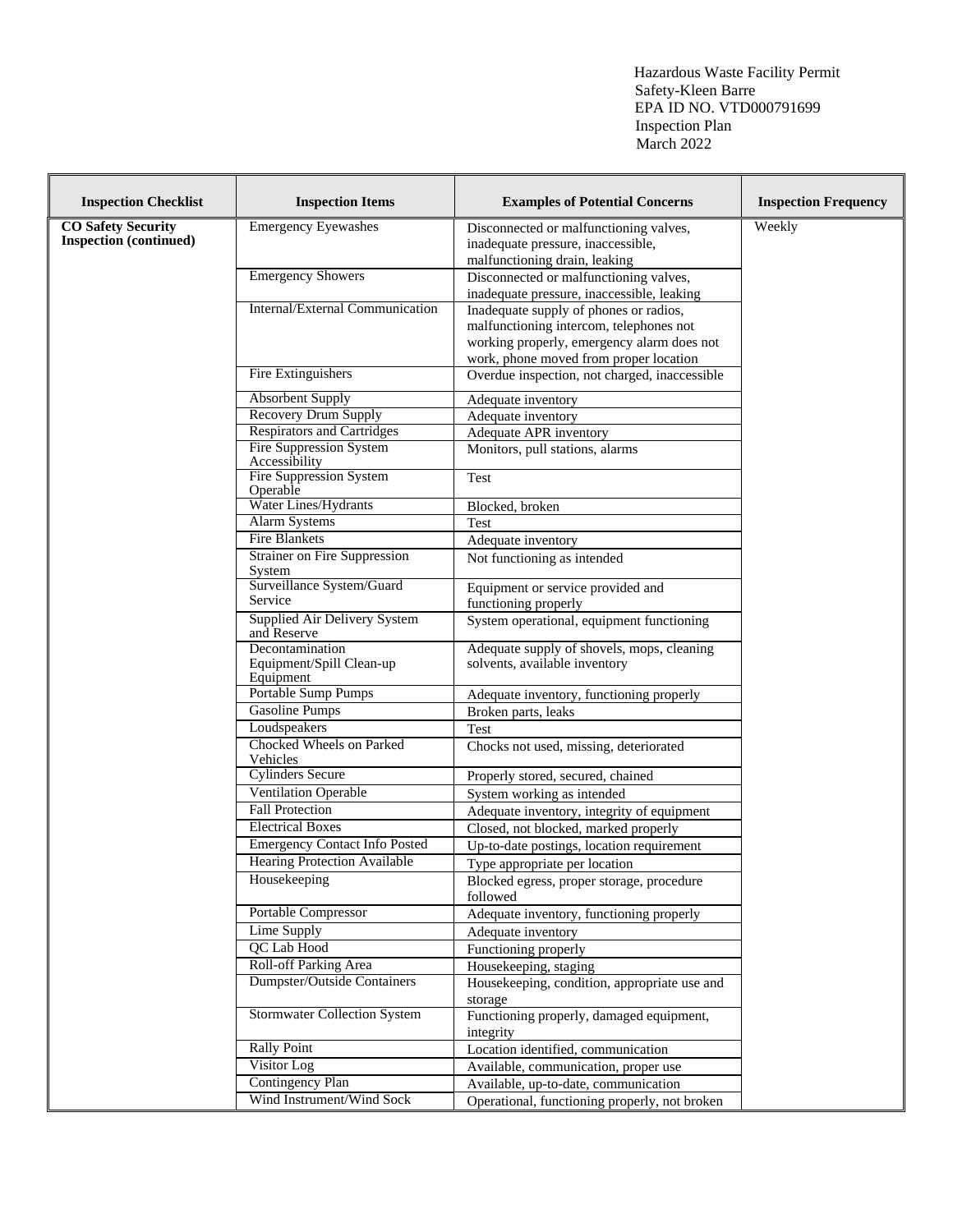| <b>Inspection Checklist</b>                           | <b>Inspection Items</b>                                                                          | <b>Examples of Potential Concerns</b>                                                                                                                                                                                                                                                                                                                                           | <b>Inspection Frequency</b> |
|-------------------------------------------------------|--------------------------------------------------------------------------------------------------|---------------------------------------------------------------------------------------------------------------------------------------------------------------------------------------------------------------------------------------------------------------------------------------------------------------------------------------------------------------------------------|-----------------------------|
| <b>CO</b> Subpart BB<br><b>Equipment</b>              | Inspect all tagged and non-tagged<br>tank system identified BB<br>equipment points per area plan | Potential leaks, active leaks, sticking, wear,<br>evidence of operational impairments observed<br>for equipment pumps, valves, flanges,<br>connections, unions, couplings or caps                                                                                                                                                                                               | Each operating day          |
| <b>CO Tank Systems</b><br><b>Inspection</b>           | Tanks                                                                                            | Rusty or loose anchoring, distortion, paint<br>failure                                                                                                                                                                                                                                                                                                                          | Each operating day          |
|                                                       | Pipes/Piping Supports                                                                            | Distortion, corrosion, paint failure                                                                                                                                                                                                                                                                                                                                            |                             |
|                                                       | Valves                                                                                           | Disconnected, corrosion, sticking, leaks                                                                                                                                                                                                                                                                                                                                        |                             |
|                                                       | Fittings/Hose Connections                                                                        | Loose, disconnected,<br>corrosion                                                                                                                                                                                                                                                                                                                                               |                             |
|                                                       | Liquid Level                                                                                     | High level max, permitted volume                                                                                                                                                                                                                                                                                                                                                |                             |
|                                                       | <b>Secondary Containment</b>                                                                     | Cracks, ponding or wet spots, pitting or<br>deterioration                                                                                                                                                                                                                                                                                                                       |                             |
|                                                       | Sumps                                                                                            | Cracks, ponding or wet spots, pitting or<br>deterioration                                                                                                                                                                                                                                                                                                                       |                             |
|                                                       | <b>Bonding and Grounding</b>                                                                     | Loose, broken, corrosion or<br>deterioration                                                                                                                                                                                                                                                                                                                                    |                             |
|                                                       | Transfer Equipment/Pump and<br>Pump Motors                                                       | Pumps, filters, strainers, hoses, leaks,<br>overheating                                                                                                                                                                                                                                                                                                                         |                             |
|                                                       | <b>Communication and Alarm</b><br>System                                                         | Test function, siren, strobe                                                                                                                                                                                                                                                                                                                                                    |                             |
|                                                       | <b>Satellite Accumulation</b><br>Containers                                                      | Missing, inaccurate or improper labels,<br>container integrity                                                                                                                                                                                                                                                                                                                  |                             |
|                                                       | Manways, Hatches, Other<br>Openings                                                              | Condition, corrosion, closure                                                                                                                                                                                                                                                                                                                                                   |                             |
|                                                       | Pressure Relief Valves (PRV)/<br><b>Flame Arrestors</b>                                          | Condition (improper operation, sticking, valve<br>is in good condition), corrosion                                                                                                                                                                                                                                                                                              |                             |
|                                                       | Tanks marked with the words<br>"Hazardous Waste"                                                 | Check for appropriate markings                                                                                                                                                                                                                                                                                                                                                  |                             |
|                                                       | Tanks not used marked as "Out of<br>Service"                                                     | Check for appropriate markings                                                                                                                                                                                                                                                                                                                                                  |                             |
|                                                       | Tanks marked as to the contents                                                                  | Check for appropriate markings                                                                                                                                                                                                                                                                                                                                                  |                             |
|                                                       | Monitoring Equipment/Level<br>Indicators                                                         | Pressure and temperature gauges, level<br>indicators, sticking, condensation,<br>disconnected                                                                                                                                                                                                                                                                                   |                             |
|                                                       | Loading/ Unloading Areas                                                                         | Available equipment, spill response,<br>containment, pad condition, valve access box,<br>ponding or wet spots                                                                                                                                                                                                                                                                   |                             |
| <b>CO</b> Subpart CC Visual<br><b>Tank Inspection</b> | Condition of tank (fixed roof and<br>closure devices)                                            | No visible gaps, holes, cracks, or other open<br>spaces into the interior of the tank. The cover,<br>all cover openings, and PRV/Flame Arrestors<br>operate with no detectable emissions when in<br>a closed position. Cover openings are<br>maintained in a closed position at all times<br>except when waste is being added to or<br>removed from the tank, or when necessary | Annually                    |
|                                                       |                                                                                                  | sampling or repair/maintenance is performed<br>on the tanks.                                                                                                                                                                                                                                                                                                                    |                             |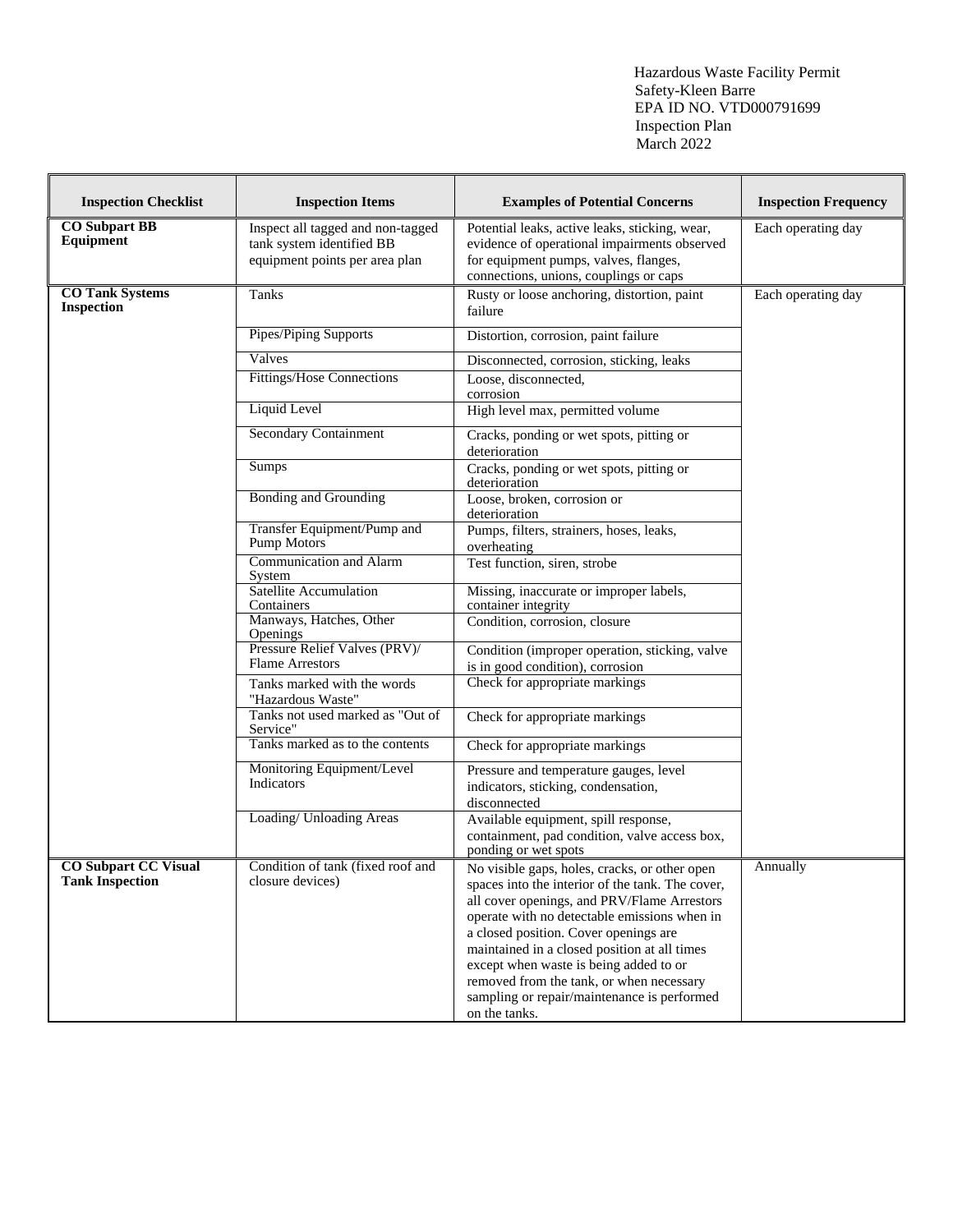### **E – 3.0 CORRECTION OF INSPECTION DEFICIENCIES**

The BSC shall undertake remedies and repairs for any deficiency discovered during an inspection on a schedule that ensures the deficiency does not impact human health or the environment.

In the event of a release or the potential for a release of hazardous constituents to the environment of two gallons or more, a spill less than two gallons that poses a threat to human health or the environment, a spill that exceeds a CERCLA reportable quantity, or any other event that could threaten human health or the environment, such as a fire or explosions, facility personnel will take immediate action and implement the contingency plan, if appropriate (see **Appendix H**).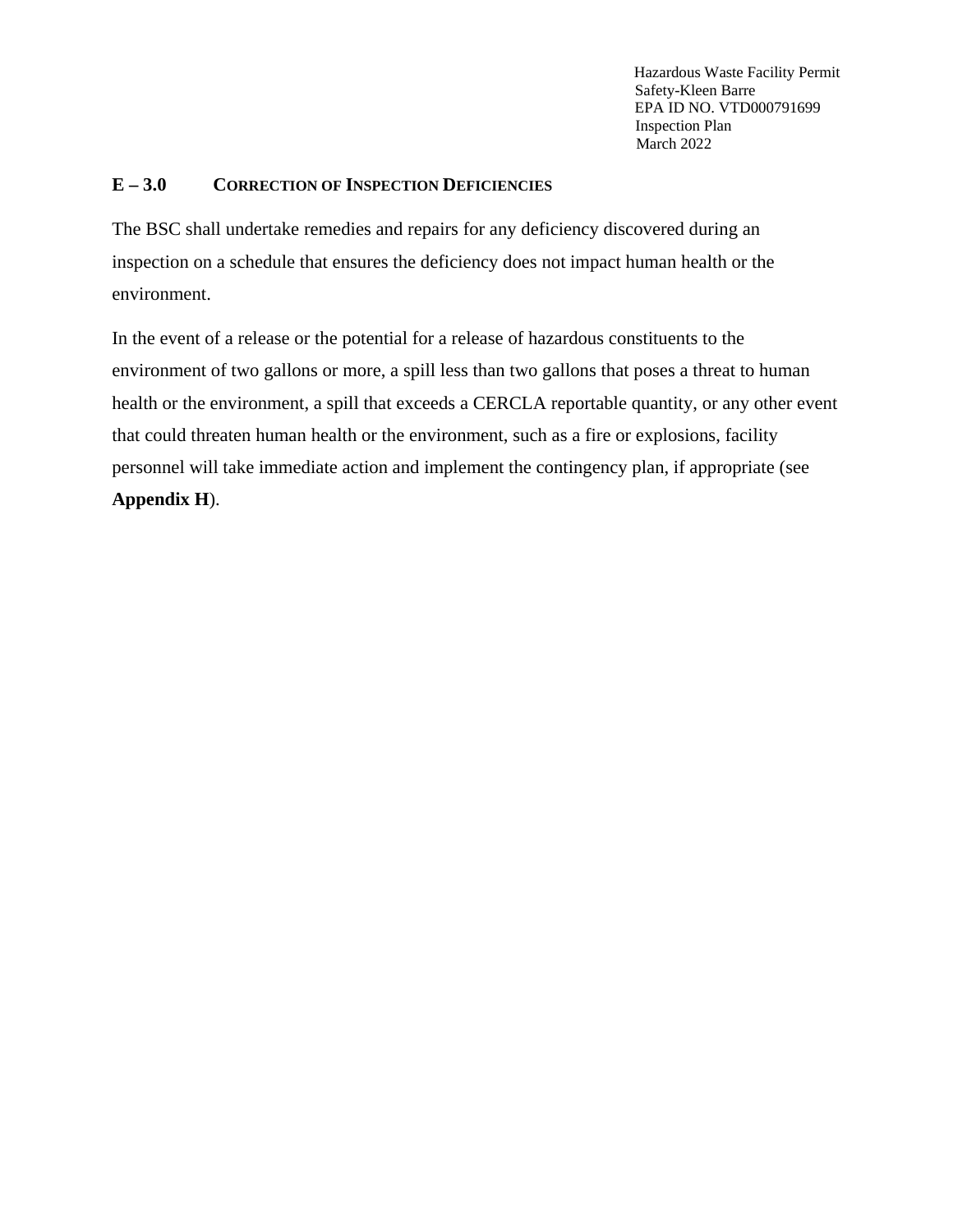### **ATTACHMENT E-1**

## **INSPECTION CHECKLISTS**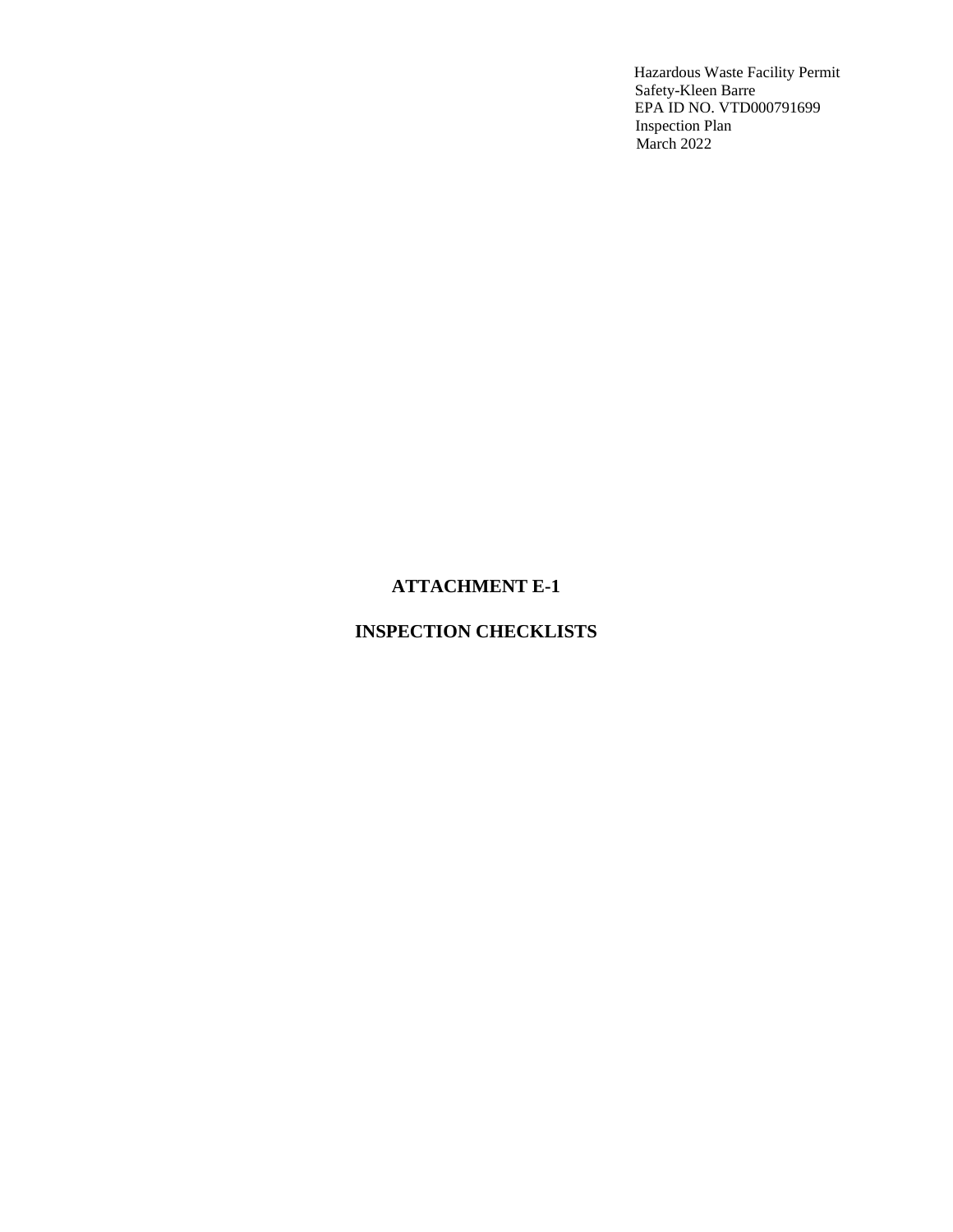

# CO CSA Inspection

## Form Code: 28

| <b>Compliance Header</b>                                                                                                                                                                                                     |  |
|------------------------------------------------------------------------------------------------------------------------------------------------------------------------------------------------------------------------------|--|
| <b>Inspector Name</b>                                                                                                                                                                                                        |  |
| Area of Inspection                                                                                                                                                                                                           |  |
| Inspection Date and Time                                                                                                                                                                                                     |  |
| <b>CO CSA Inspection Instructions</b>                                                                                                                                                                                        |  |
| Note condition of inspection items. If item does not apply to an area, mark N/A. All unsatisfactory<br>findings must be explained below. Include any repairs, changes or other remedial actions<br>required or performed.    |  |
| CO CSA Inspection Items                                                                                                                                                                                                      |  |
| Container Placement and Stacking - Check for<br>evidence of failure (e.g., containers on pallets,<br>pallets too high, unstable, other).                                                                                     |  |
| Sealing of Containers - Check for evidence of<br>failure (e.g., containers not closed or sealed,<br>open).                                                                                                                   |  |
| Labeling of Containers - Check for evidence of<br>failure (e.g., no label, improper label, content,<br>other).                                                                                                               |  |
| Container Integrity - Check for evidence of<br>failure (e.g., condition, bulging, leaks, rust,<br>corrosion, other). Containers do not have<br>waste/staining on the outside which would<br>require cleaning or overpacking. |  |
| Pallets - Check for evidence of failure (e.g.,<br>broken, loose, condition).                                                                                                                                                 |  |
| Doors - Check for evidence of failure (e.g.,<br>indoor area, broken or not working as intended).                                                                                                                             |  |
| Base/Foundation/Roof - Check for evidence of<br>failure (e.g., cracked, gaps, other).                                                                                                                                        |  |
| Berms/ Racks - Check for evidence of failure<br>(e.g., cracks, gaps, broken, other).                                                                                                                                         |  |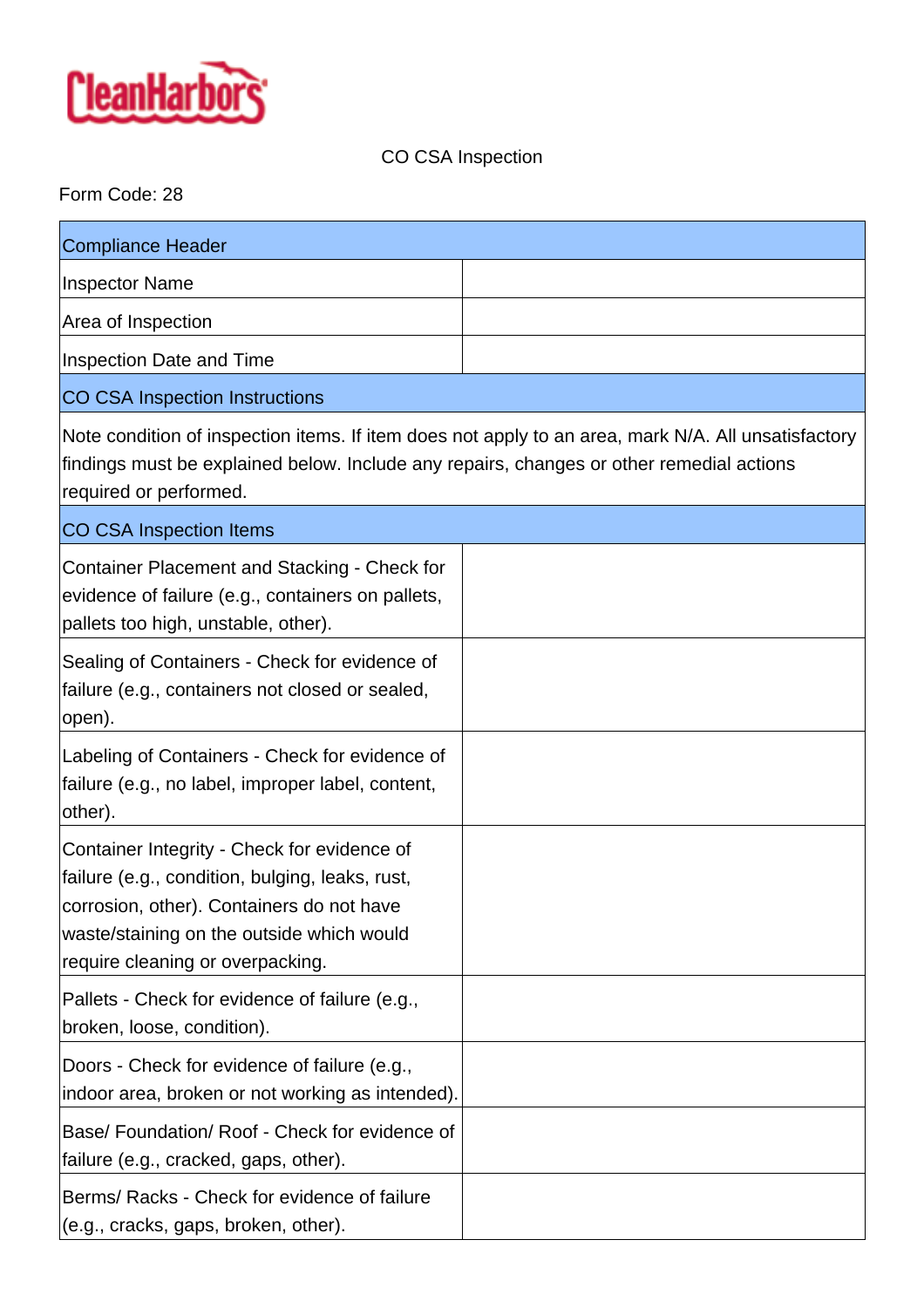| Site Generated Waste - debris, used<br>absorbents, used PPE, aerosols, etc. - Check<br>for evidence of failure (e.g., waste not<br>containerized, proper storage location,<br>container type, container label, other).                                                                       |  |
|----------------------------------------------------------------------------------------------------------------------------------------------------------------------------------------------------------------------------------------------------------------------------------------------|--|
| Exit Signs - Check for evidence of failure (e.g.<br>missing, lamps, battery backup, other).                                                                                                                                                                                                  |  |
| Aisle Space - Check for evidence of failure<br>(e.g., minimum 2 ft required, other).                                                                                                                                                                                                         |  |
| Containment Area - Check for evidence of<br>failure (e.g., secondary containment, curbing,<br>floor, cracks, deterioration, ponding or wet<br>spots, other).                                                                                                                                 |  |
| Sumps - Check for evidence of failure (e.g.,<br>cracks, ponding or wet spots, pitting or<br>deterioration, other).                                                                                                                                                                           |  |
| Loading/ Unloading Areas - Check condition of<br>area (e.g., available spill equipment, spill<br>equipment location, spill kit supply and<br>inventory is adequate, containment<br>deterioration, leaks, pad condition, valve access<br>box, ponding or wet spots, housekeeping,<br> other). |  |
| Communication and Alarm System - Check for<br>evidence of failure (e.g., test function, siren,<br>strobe, other).                                                                                                                                                                            |  |
| Storage Capacity - Check for acceptable limit<br>(e.g., area or permit retrictions, type restriction,<br>volume limit, other).                                                                                                                                                               |  |
| Bonding and Grounding - Check for evidence of<br>failure (e.g., loose, broken, corrosion or<br>deterioration, other).                                                                                                                                                                        |  |
| Pumps - Check for evidence of failure (e.g.,<br>deterioration or broken, leaks, other).                                                                                                                                                                                                      |  |
| Inventory Age - Check for acceptable limit (e.g.,<br>within area limits, permit restrictions, other).                                                                                                                                                                                        |  |
| Satellite Accumulation Containers - Check for<br>evidence of failure (e.g., container open, >55                                                                                                                                                                                              |  |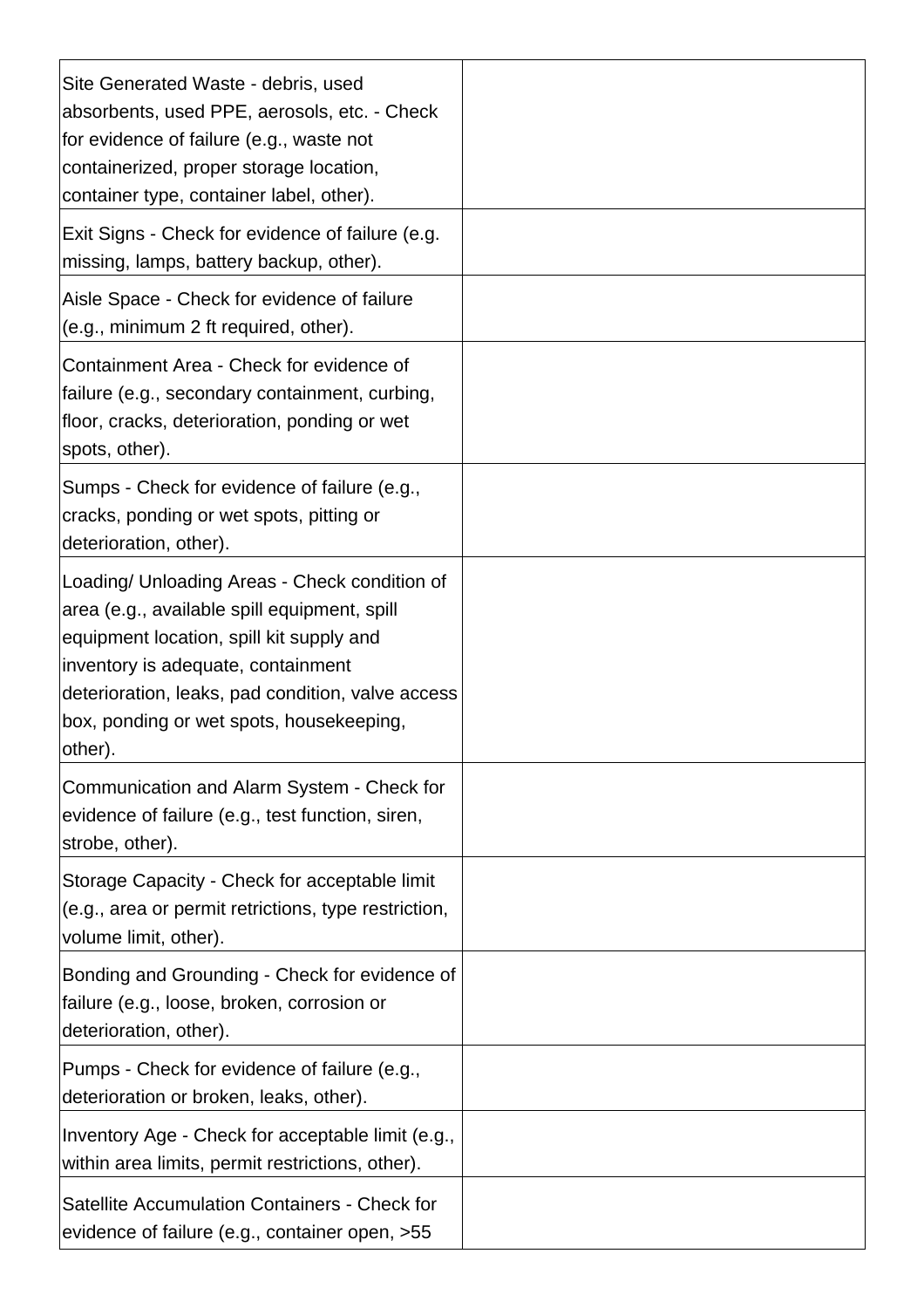| gallons, label, other).              |  |
|--------------------------------------|--|
| <b>Additional Comments or Notes</b>  |  |
| Comments                             |  |
| Compliance Footer                    |  |
| Inspector Signature                  |  |
| Attach Photo                         |  |
| <b>Inspection Overall Assessment</b> |  |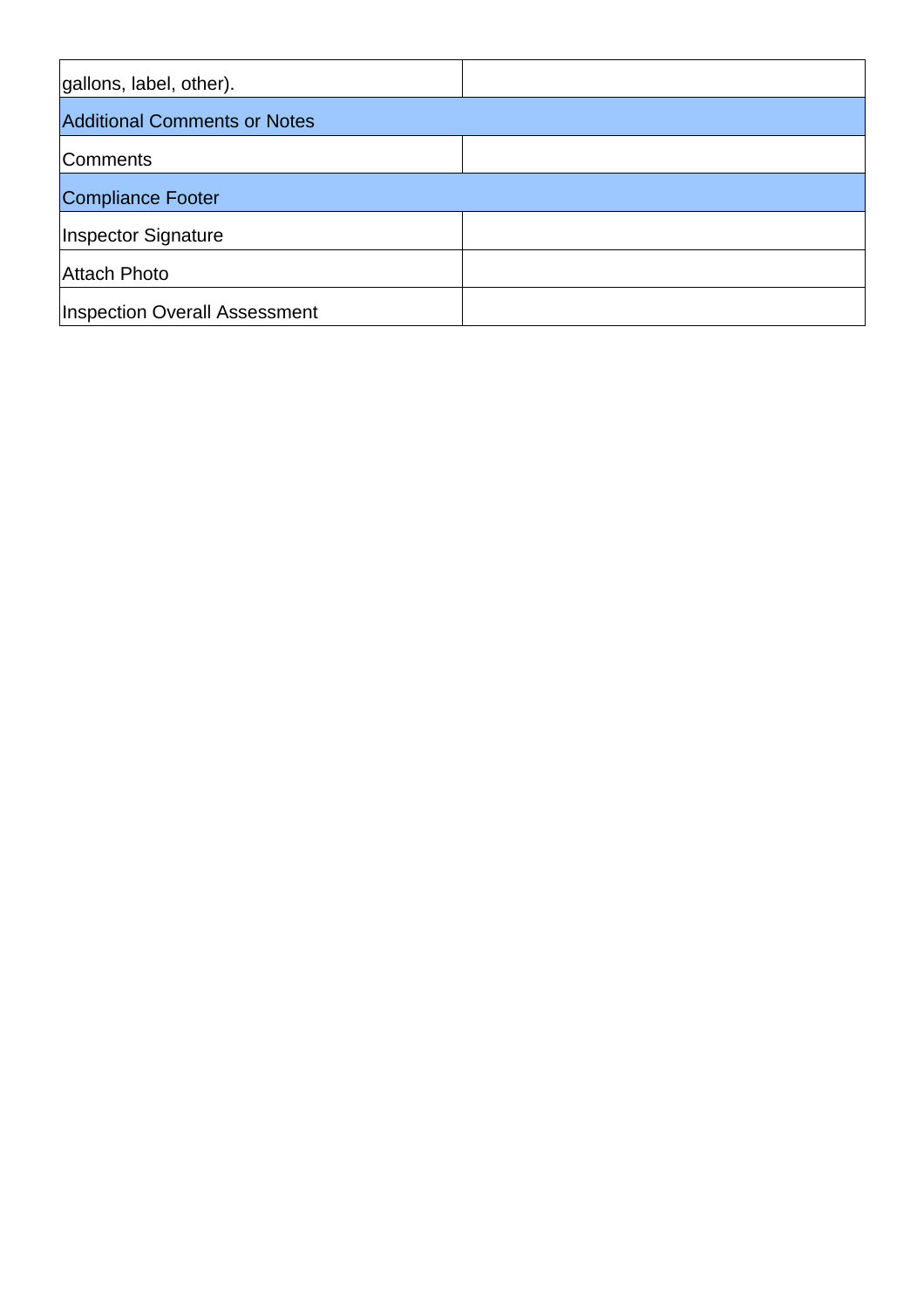

# CO Return and Fill Area

| Form Code: 36                                                                                                                                                                         |  |
|---------------------------------------------------------------------------------------------------------------------------------------------------------------------------------------|--|
| <b>Compliance Header</b>                                                                                                                                                              |  |
| <b>Inspector Name</b>                                                                                                                                                                 |  |
| Area of Inspection                                                                                                                                                                    |  |
| Inspection Date and Time                                                                                                                                                              |  |
| <b>CO Return and Fill Area Instructions</b>                                                                                                                                           |  |
| Note condition of inspection items. If item does not apply to an area, mark N/A. All unsatisfactory<br>findings must be explained. Include any repairs changes or corrective actions. |  |
| CO Return and Fill Area Inspection Items                                                                                                                                              |  |
| Pump Seals - Check for evidence of failure<br>(e.g., leaks, other).                                                                                                                   |  |
| Pump Motors - Check for evidence of failure<br>(e.g., overheating, other).                                                                                                            |  |
| Fittings - Check for evidence of failure (e.g.,<br>leaks, other).                                                                                                                     |  |
| Valves - Check for evidence of failure (e.g.,<br>leaks, sticking, other).                                                                                                             |  |
| Hose Connections and Fittings - Check for<br>evidence of failure (e.g., cracked, loose, leaks,<br>sticking, other).                                                                   |  |
| Hose Body - Check for evidence of failure (e.g.,<br>crushed, cracked, thin spots, leaks, other).                                                                                      |  |
| Clam Shell Unit Type - Lid Fusible Link - Check<br>for evidence of failure (e.g., broken, spring<br>missing, other).                                                                  |  |
| Clam Shell Unit Type - Lid Hinge Assembly -<br>Check for evidence of failure (e.g., broken pivot<br>arm, damaged lid arm, missing pins, other).                                       |  |
| Sliding Lid Unit Type - Gaskets - Check for<br>evidence of failure (e.g., broken, cracked<br>distorted, other).                                                                       |  |
| Sliding Lid Unit Type - Lid/ Slide Assembly -                                                                                                                                         |  |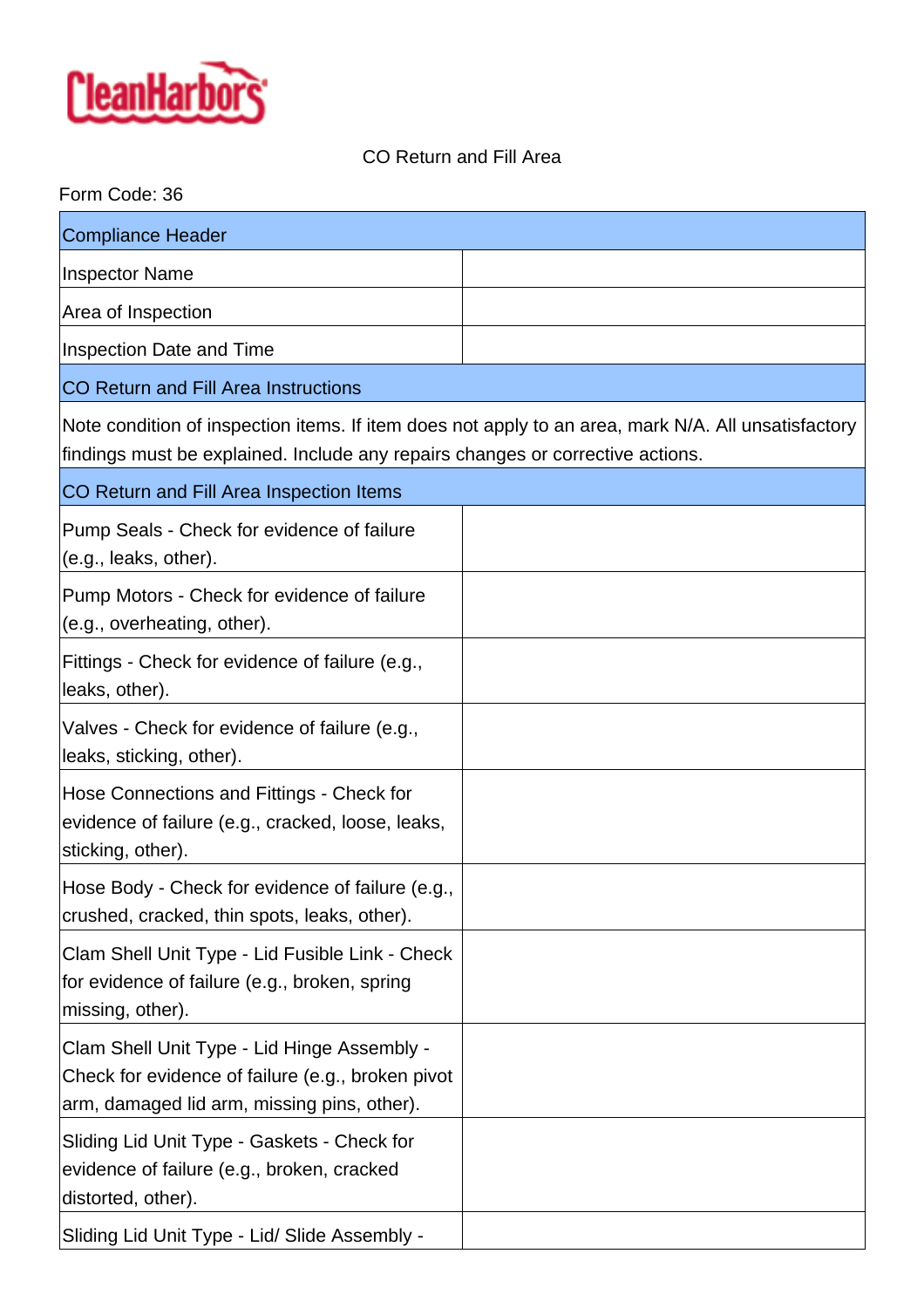| Check for evidence of failure (e.g., damaged lid,<br>rollers, slide rail, temperature gauge, limit<br>switches, other).                                                                                              |  |
|----------------------------------------------------------------------------------------------------------------------------------------------------------------------------------------------------------------------|--|
| Roll-up Door Unit Type - Seals - Check for<br>evidence of failure (e.g., broken cracked,<br>distorted, other).                                                                                                       |  |
| Roll-up Door Unit Type - Door/ Roll-up<br>Assembly - Check for evidence of failure (e.g.,<br>damaged lid, rollers, slide rail, temperature<br>gauge, limit switch, other).                                           |  |
| Wet Dumpster/Drum Washer - Check for<br>evidence of failure (e.g., leaks, rust, split<br>seems, distortion, deterioration, excess debris,<br>sediment accumulation, other).                                          |  |
| Secondary Containment - Check for evidence of<br>failure (e.g., excess sediment, leaks, distortion,<br>deterioration, excess debris, other).                                                                         |  |
| Loading/Unloading Area - Check for evidence of<br>failure (e.g., cracks, ponding or wet spots,<br>deterioration, other).                                                                                             |  |
| Satellite Accumulation Containers - Check for<br>evidence of failure (e.g., container open, > 55<br>gallons, label, other).                                                                                          |  |
| Ventilation Fan - Check for evidence of failure<br>(e.g., inoperative, shutters jammed, other).                                                                                                                      |  |
| Site Generated Waste - debris, used absorbent,<br>used PPE, aerosols, etc. - Check for evidence<br>of failure. (e.g. waste not containerized, proper<br>storage location, container type, container label,<br>other) |  |
| <b>Compliance Footer</b>                                                                                                                                                                                             |  |
| <b>Inspector Signature</b>                                                                                                                                                                                           |  |
| <b>Attach Photo</b>                                                                                                                                                                                                  |  |
| <b>Inspection Overall Assessment</b>                                                                                                                                                                                 |  |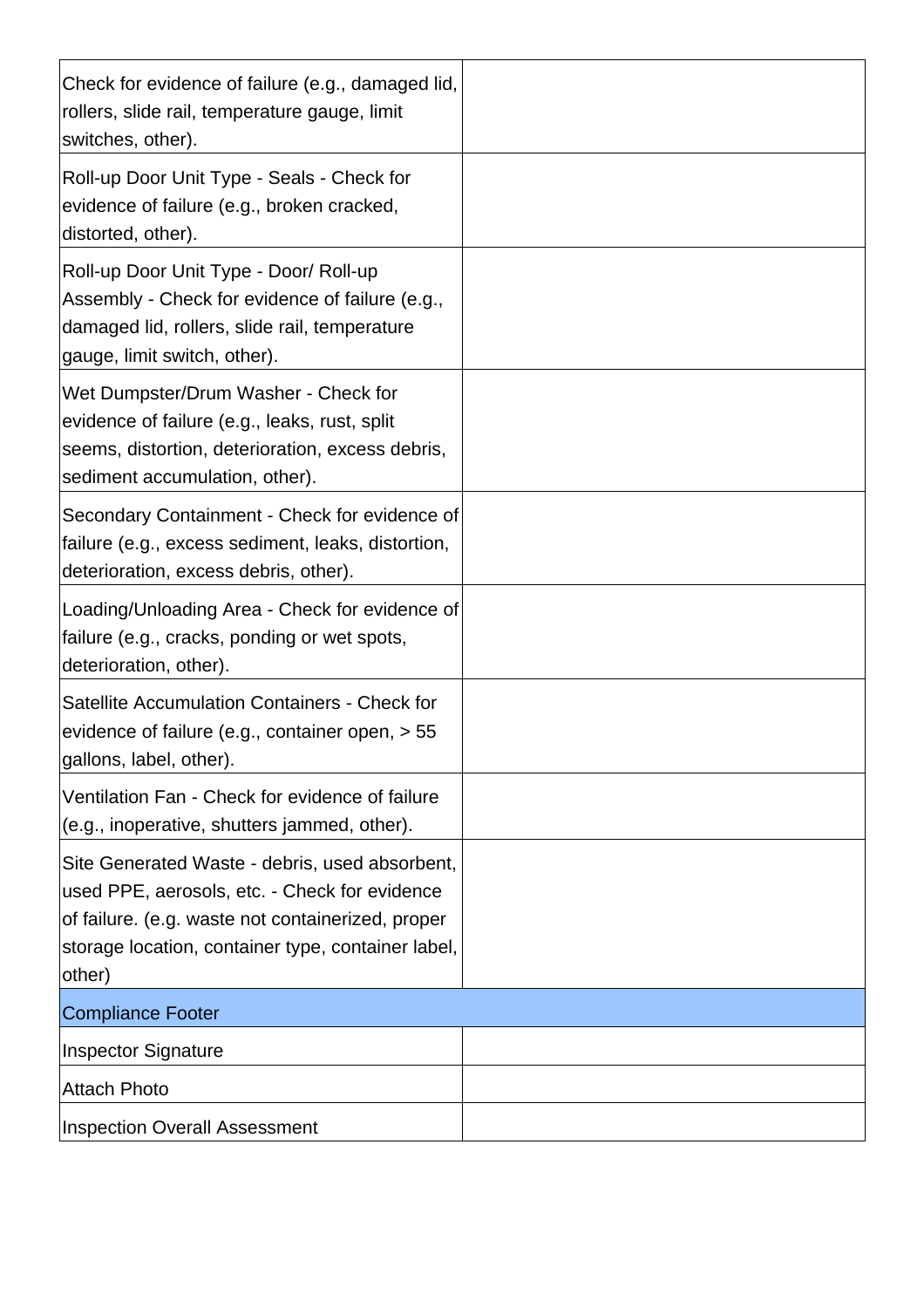

# CO Safety Security Inspection

| Form Code: 29                                                                                                                                                                                                             |  |  |
|---------------------------------------------------------------------------------------------------------------------------------------------------------------------------------------------------------------------------|--|--|
| <b>Compliance Header</b>                                                                                                                                                                                                  |  |  |
| <b>Inspector Name</b>                                                                                                                                                                                                     |  |  |
| Area of Inspection                                                                                                                                                                                                        |  |  |
| Inspection Date and Time                                                                                                                                                                                                  |  |  |
| CO Safety Security Inspection Instructions                                                                                                                                                                                |  |  |
| Note condition of inspection items. If item does not apply to an area, mark N/A. All unsatisfactory<br>findings must be explained below. Include any repairs, changes or other remedial actions<br>required or performed. |  |  |
| <b>CO Safety Security Inspection Items</b>                                                                                                                                                                                |  |  |
| Perimeter fences - check for evidence of failure<br>(e.g., broken ties, corrosion, holes, distortion,<br>other)                                                                                                           |  |  |
| Gates/External Warehouse Doors - Check for<br>evidence of failure (e.g., locking mechanism,<br>broken ties, corrosion, holes, distortion, direct<br>access doors working properly, other).                                |  |  |
| Warning signs - check for evidence of failure<br>(e.g. missing, faded, other).                                                                                                                                            |  |  |
| Exit Signs - Check for evidence of failure (e.g.,<br>missing sign, illumination, lamp bulbs, battery<br>backup, other).                                                                                                   |  |  |
| Exits/Firelanes/Evacuation Routes - Check that<br>all routes are clear or unobstucted.                                                                                                                                    |  |  |
| Lighting System - Check for evidence of failure<br>(e.g. expired lamps, effectiveness, location,<br>other).                                                                                                               |  |  |
| <b>Emergency Lighting System - Check for</b><br>evidence of failure (e.g., expired lamps, battery<br>backup, effectiveness, other).                                                                                       |  |  |
| <b>Accessibility of Safety Equipment/Protective</b><br>Gear - Check for evidence of availability (e.g.,                                                                                                                   |  |  |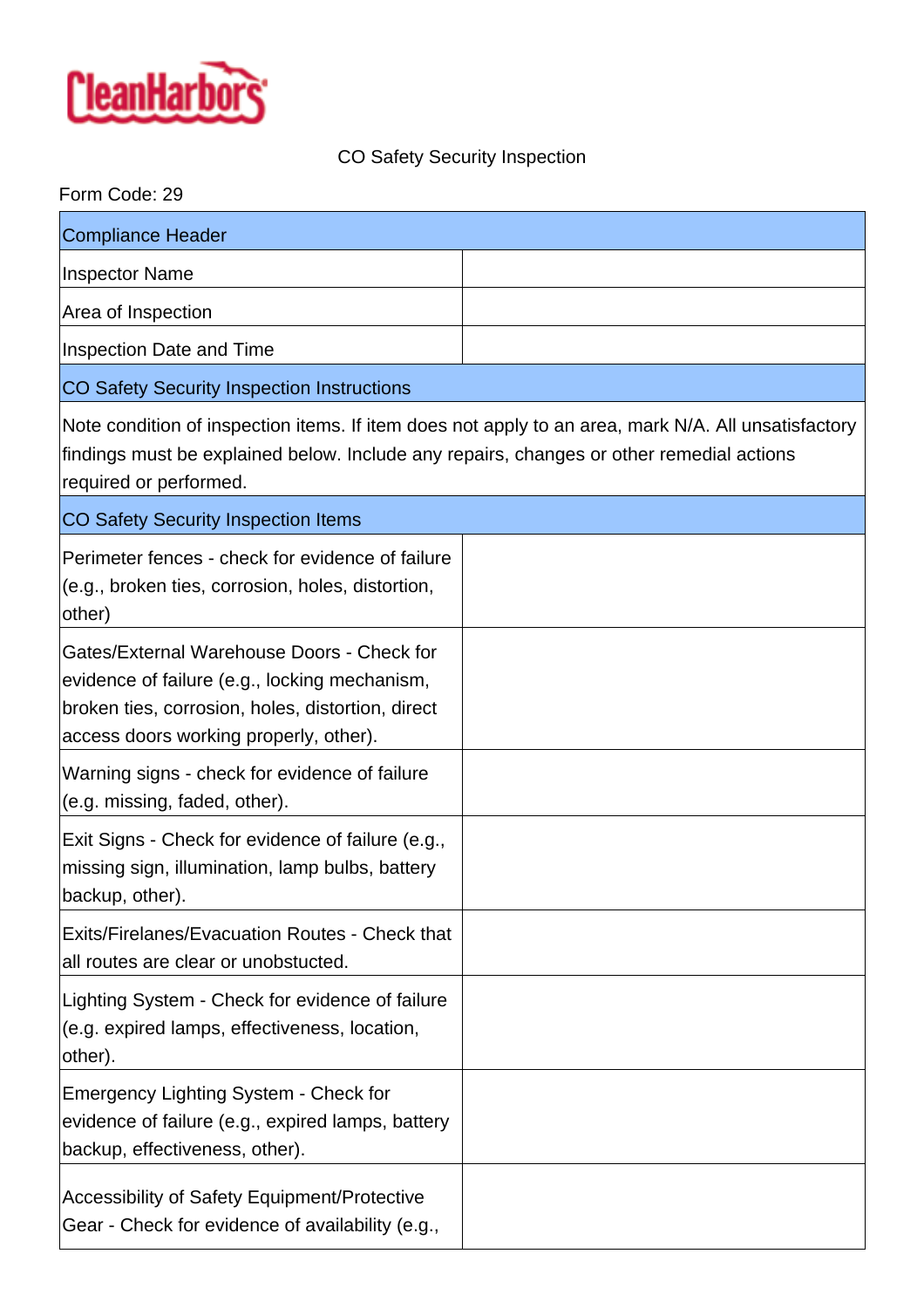| hardhats, faceshields, goggles, safety glasses,<br>boots, gloves, aprons, uniforms, duct tape,<br>absorbents, other).                                                                                                                                           |  |
|-----------------------------------------------------------------------------------------------------------------------------------------------------------------------------------------------------------------------------------------------------------------|--|
| <b>Adequate Supply of Safety</b><br>Equipment/Protective Gear - Check for<br>evidence of availability (e.g., cleanliness,<br>inventory available, other).                                                                                                       |  |
| Condition of Safety Equipment - Check for<br>evidence of failure (e.g., review PPE for<br>damage or excessive wear, other).                                                                                                                                     |  |
| Breathing Apparatus Accessibility - Check for<br>evidence of availability (e.g. SCBA respirators,<br>equipment, other).                                                                                                                                         |  |
| <b>Breathing Apparatus Adequate Supply/Full</b><br>Charge - Check for evidence of availability (e.g.,<br>SCBA tanks, charged, other).                                                                                                                           |  |
| <b>Breathing Apparatus Condition - Check for</b><br>evidence of failure (e.g., SCBA damage, other).                                                                                                                                                             |  |
| First Aid Kits - Check for evidence of availability<br>(e.g., adequate inventory, other).                                                                                                                                                                       |  |
| Bloodborne Pathogen Kits - Check for evidence<br>of availability (e.g., adequate inventory, other).                                                                                                                                                             |  |
| Emergency Eyewashes - Check for evidence of<br>failure (e.g., disconnected or malfunctioning<br>valves, inadequate pressure, inaccessible,<br>malfunctioning drain, leaking, other).                                                                            |  |
| Emergency Showers - Check for evidence of<br>failure (e.g., disconnected or malfunctioning<br>valves, inadequate pressure, inaccessible,<br>leaking, other).                                                                                                    |  |
| Internal/External Communication - Check for<br>evidence of failure (e.g., inadequate supply of<br>phones or radios, malfunctioning intercom,<br>telephones not working properly, emergency<br>alarm does not work, phone moved from proper<br>location, other). |  |
| Fire Extinguishers - Check for evidence of<br>failure (e.g., overdue inspection, not charged,                                                                                                                                                                   |  |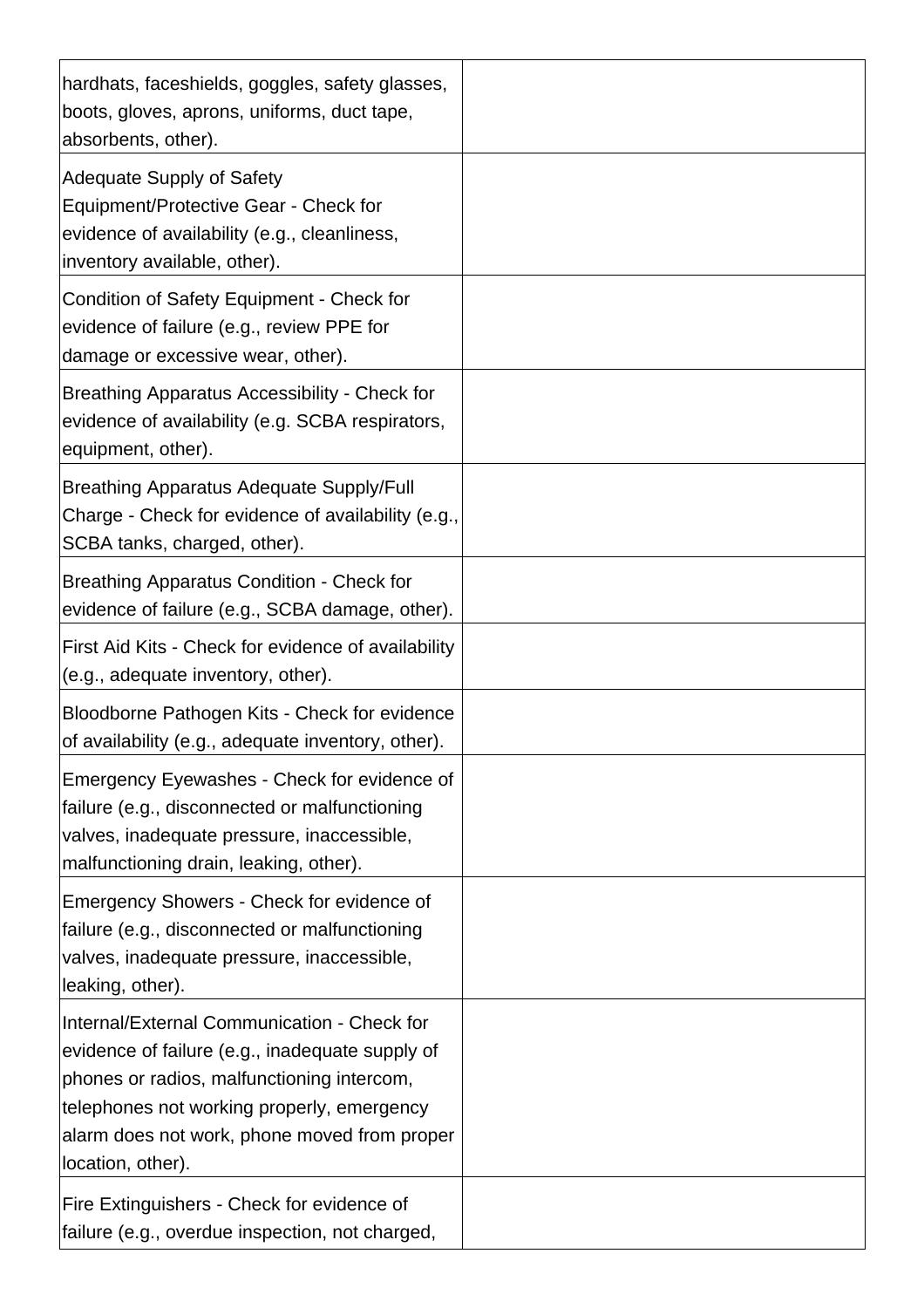| inaccessible, other).                                                                                                                                                                     |  |
|-------------------------------------------------------------------------------------------------------------------------------------------------------------------------------------------|--|
| Absorbent Supply - Check for evidence of<br>availability (e.g., adequate inventory, other).                                                                                               |  |
| Recovery Drum Supply - Check for evidence of<br>availability (e.g., adequate inventory, other).                                                                                           |  |
| Respirators and Cartridges - Check for<br>evidence of availability (e.g., adequate APR<br>inventory, other).                                                                              |  |
| Fire Suppression System Accessibility - Check<br>for evidence of failure (e.g., monitors, pull<br>stations, alarms, other).                                                               |  |
| Fire Suppression System Operable - Check for<br>evidence of failure (e.g., test, other).                                                                                                  |  |
| Water Lines/Hydrants - Check for evidence of<br>failure (e.g., blocked, broken, other).                                                                                                   |  |
| Alarm Systems - Check for evidence of failure<br>(e.g., test, other).                                                                                                                     |  |
| Fire Blankets - Check for evidence of availability<br>(e.g., adequate inventory, other).                                                                                                  |  |
| Strainer on Fire Suppression System - Check<br>for evidence of failure (e.g., functioning as<br>intended, other).                                                                         |  |
| Surveillance System/Guard Service - Check for<br>evidence of failure (e.g., equipment or service<br>provided and functioning properly, other).                                            |  |
| Supplied Air Delivery System and Reserve -<br>Check for evidence of failure (e.g., system<br>operational, epuipment functioning, other).                                                  |  |
| Decontamination Equipment/Spill Clean-up<br>Equipment - Check for evidence of availability<br>(e.g., adequate supply of shovels, mops,<br>cleaning solvents, available inventory, other). |  |
| Portable Sump Pumps - Check for evidence of<br>availability (e.g., adequate inventory,<br>functioning properly, other).                                                                   |  |
| Gasoline Pumps - Check for evidence of failure<br>(e.g., broken parts, leaks, other).                                                                                                     |  |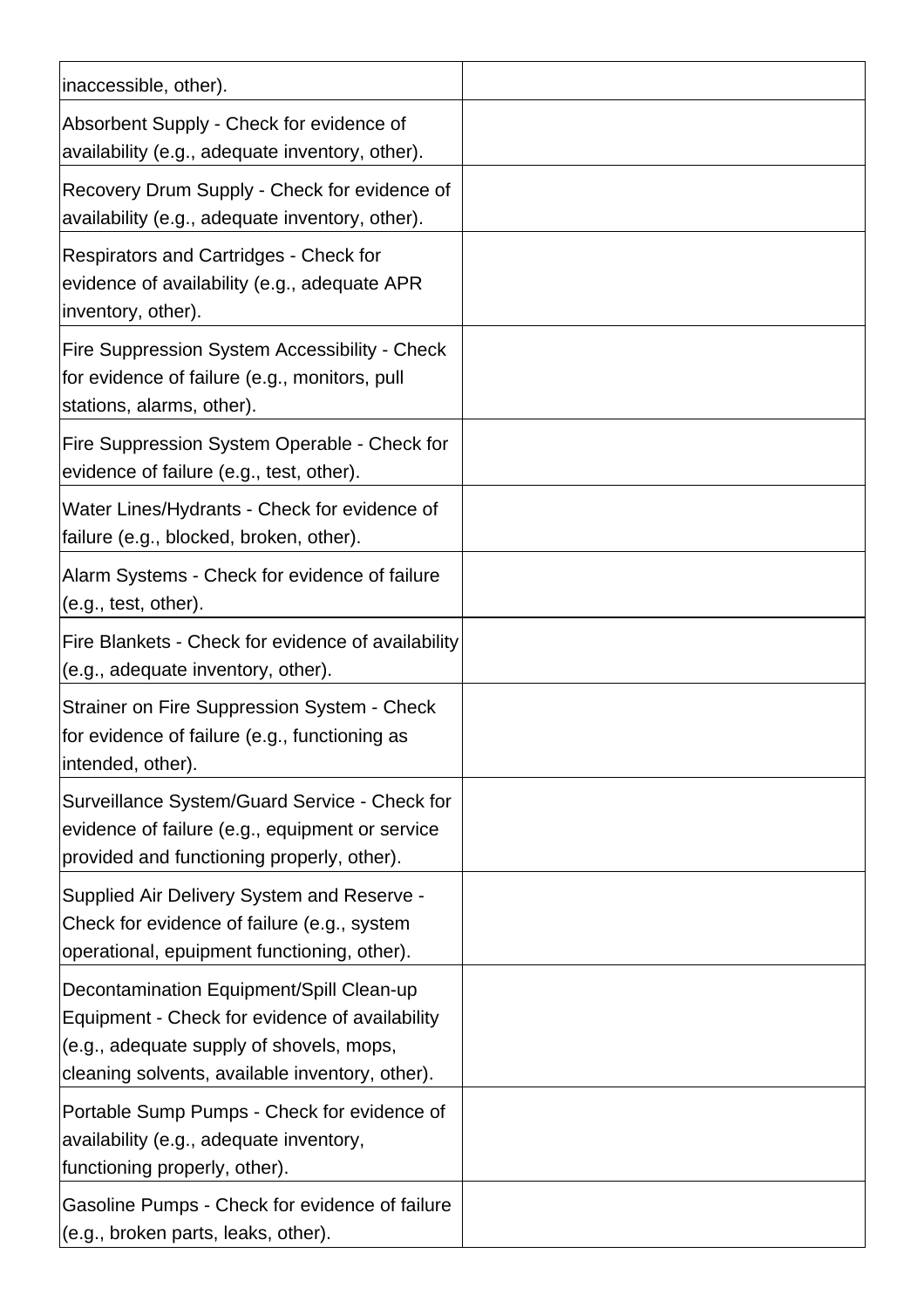| Loud Speakers - Check for evidence of failure<br>(e.g., test, other).                                                                 |  |
|---------------------------------------------------------------------------------------------------------------------------------------|--|
| <b>Chocked Wheels on Parked Vehicles - Check</b><br>for evidence of failure (e.g., chocks not used,<br>missing, deteriorated, other). |  |
| Cylinders Secure - Check for evidence of failure<br>(e.g., properly stored, secured, chained, other).                                 |  |
| Ventilation Operable - Check for evidence of<br>failure (e.g., system working as intended,<br>other).                                 |  |
| Fall Protection - Check for evidence of<br>availability (e.g., adequate inventory, integrity of<br>equipment, other).                 |  |
| Electrical Boxes - Check for evidence of failure<br>(e.g., closed, not blocked, marked properly,<br>other).                           |  |
| Emergency Contact Info Posted - Check for<br>evidence of availability (e.g., up-to-date<br>postings, location requirement, other).    |  |
| Hearing Protection Available - Check for<br>evidence of availability (e.g., type appropriate<br>per location, other).                 |  |
| Housekeeping - Check for evidence of failure<br>(e.g., blocked egress, proper storage,<br>procedure followed, other).                 |  |
| Portable Compressor - Check for evidence of<br>availability (e.g., adequate inventory,<br>functioning properly, other).               |  |
| Lime Supply - Check for evidence of availability<br>(e.g., adequate inventory, other).                                                |  |
| QC Lab Hood - Check for evidence of failure<br>(e.g., functioning properly, other).                                                   |  |
| Rolloff Parking Area - Check for evidence of<br>failure (e.g., housekeeping, staging, other).                                         |  |
| Dumpster/Outside Containers - Check for<br>evidence of failure (e.g., housekeeping,<br>condition, appropriate use and storage, other) |  |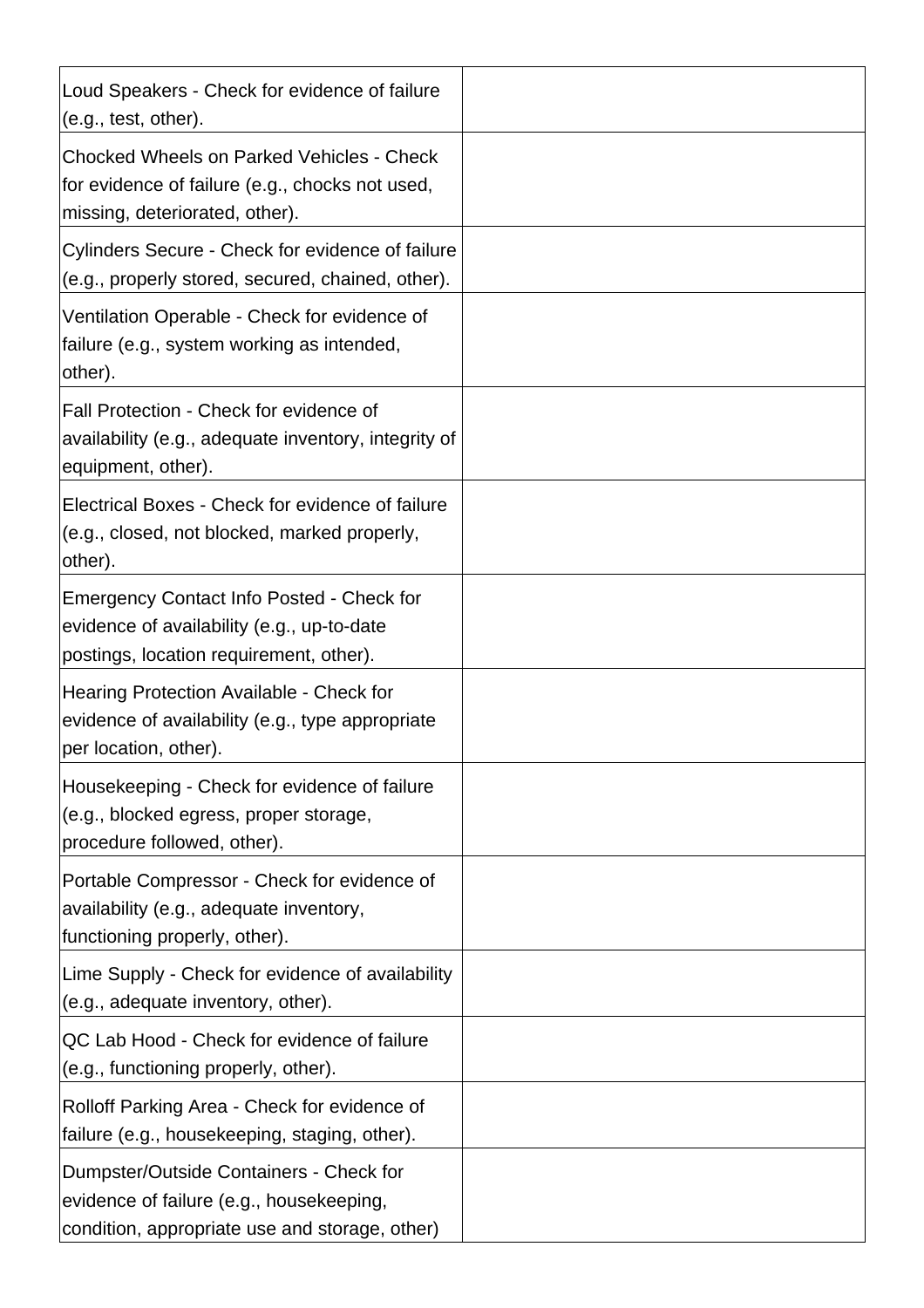| Stormwater Collection System - Check for<br>evidence of failure (e.g., functioning properly,<br>damaged equipment, integrity, other). |  |
|---------------------------------------------------------------------------------------------------------------------------------------|--|
| Rally Point - Check for evidence of failure (e.g.,<br>location identified, communication, other).                                     |  |
| Visitor Log - Check for evidence of failure (e.g.,<br>available, communication, proper use, other).                                   |  |
| Contingency Plan - Check for evidence of<br>failure (e.g., available, up-to-date,<br>communication, other).                           |  |
| Wind Instrument/Wind Sock - Check for<br>evidence of failure (e.g., operational, functioning<br>properly, not broken, other).         |  |
| <b>Compliance Footer</b>                                                                                                              |  |
| <b>Inspector Signature</b>                                                                                                            |  |
| <b>Attach Photo</b>                                                                                                                   |  |
| <b>Inspection Overall Assessment</b>                                                                                                  |  |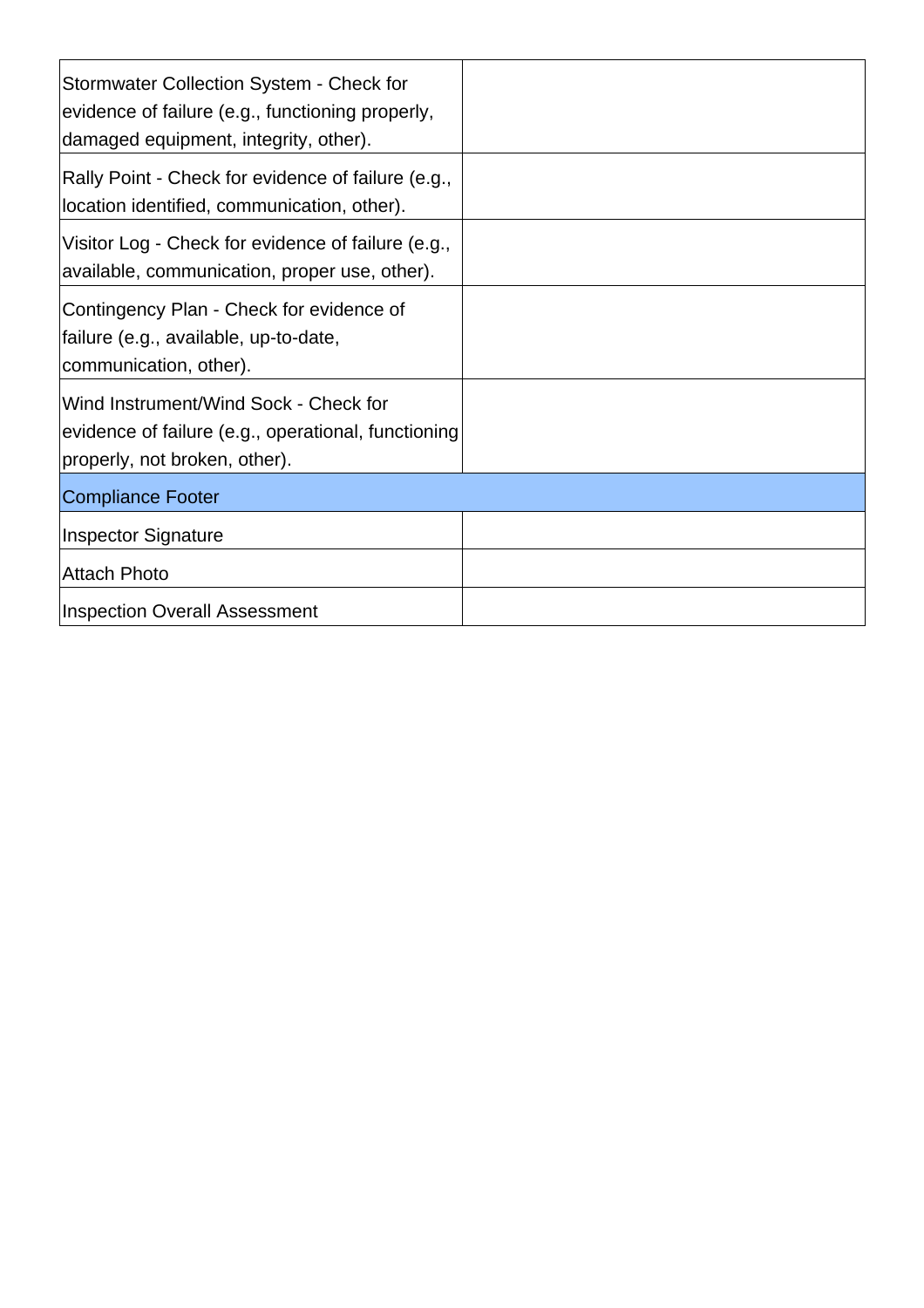

# CO Tank Sys BB Equipment

## Form Code: 42

| Compliance Header                                                                                 |  |
|---------------------------------------------------------------------------------------------------|--|
| Inspector Name                                                                                    |  |
| Area of Inspection                                                                                |  |
| <b>Inspection Date and Time</b>                                                                   |  |
| <b>CO Tank System BB Equipment Instruction</b>                                                    |  |
| $\Delta$ and time of increasing items then at all tegrand and non-tegrand points per area plan or |  |

Note condition of inspection items. Inspect all tagged and non-tagged points per area plan or system drawing specification. All unsatisfactory findings must be explained. Include any repairs, changes or corrective actions.

CO Tank System BB Equipment Inspection Items

Inspect all tagged and non-tagged tank system identified BB equipment points per area plan - Check for evidence of failure. (e.g., all inclusive review of all equipment pumps, valves, flanges, connections, unions, couplings or caps for potential leaks, active leaks, sticking, wear, does not operate smoothly, other).

Each open-ended valve or line is equipped with a cap, blind flange, plug, or a second valve, which seals the open end at all times except when hazardous waste flows through the open ended valve or line. [264.1056/ 265.1056]

Pieces of equipment found to be leaking, usually by visual means, are repaired within 15 calendar days and the first attempt to repair is made within 5 calendar days. [264.1058(c)/ 265.1058(c)]

When a leak is detected, a weatherproof identification tag is attached to the leaking equipment with ID # and the date leak was detected. The identification may be removed after repair. [264.1064(c)/ 265.1064(c)]

The liquids in use are heavy liquids. It should be assumed that all hazardous liquids managed in storage tanks contain between 80% and 100% organics.

Subpart BB equipment tags that are "Difficult to Monitor" will be inspected on an annual basis (i.e. those that are located on top of tanks

Compliance Footer

Inspector Signature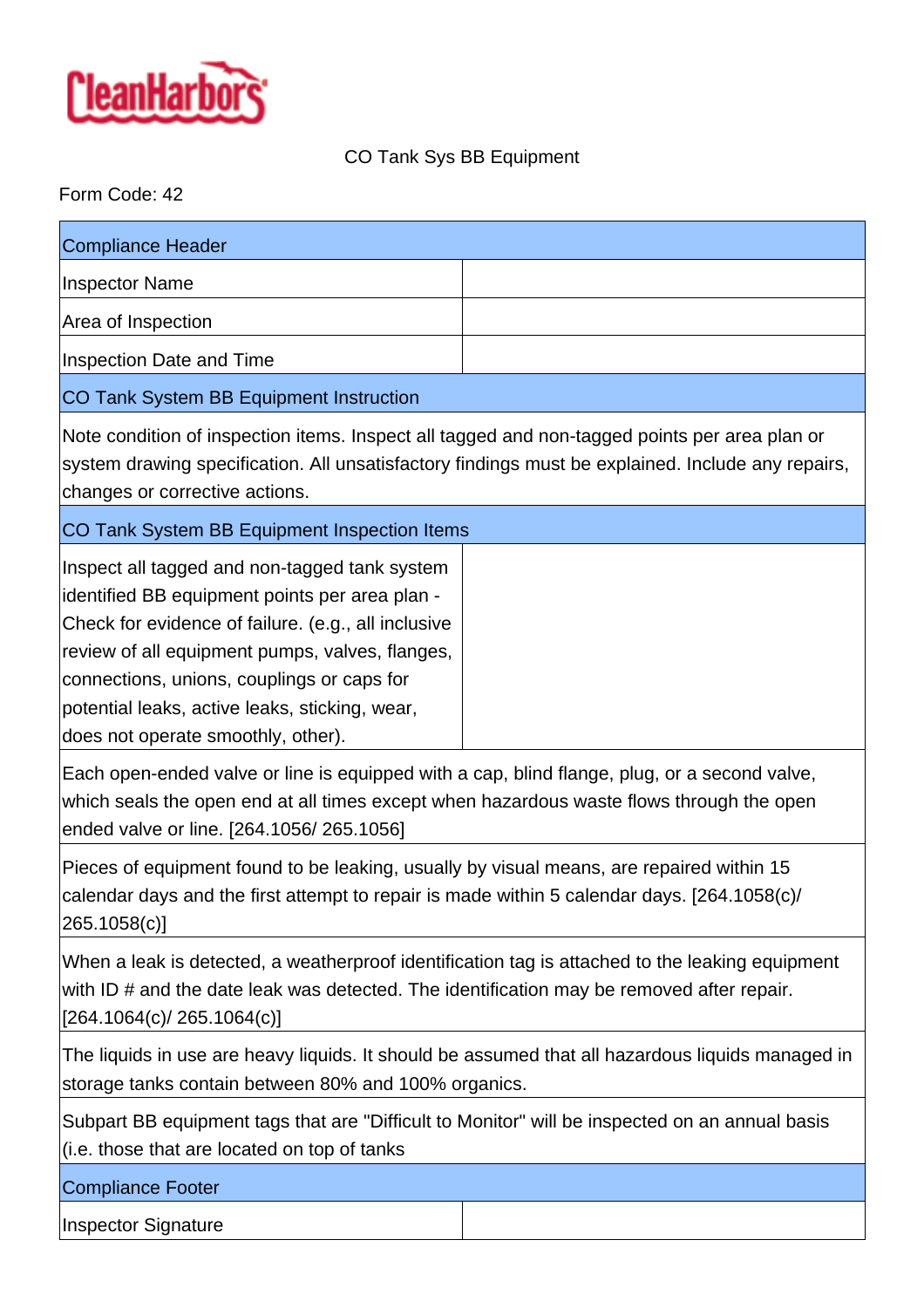| Attach Photo                         |  |
|--------------------------------------|--|
| <b>Inspection Overall Assessment</b> |  |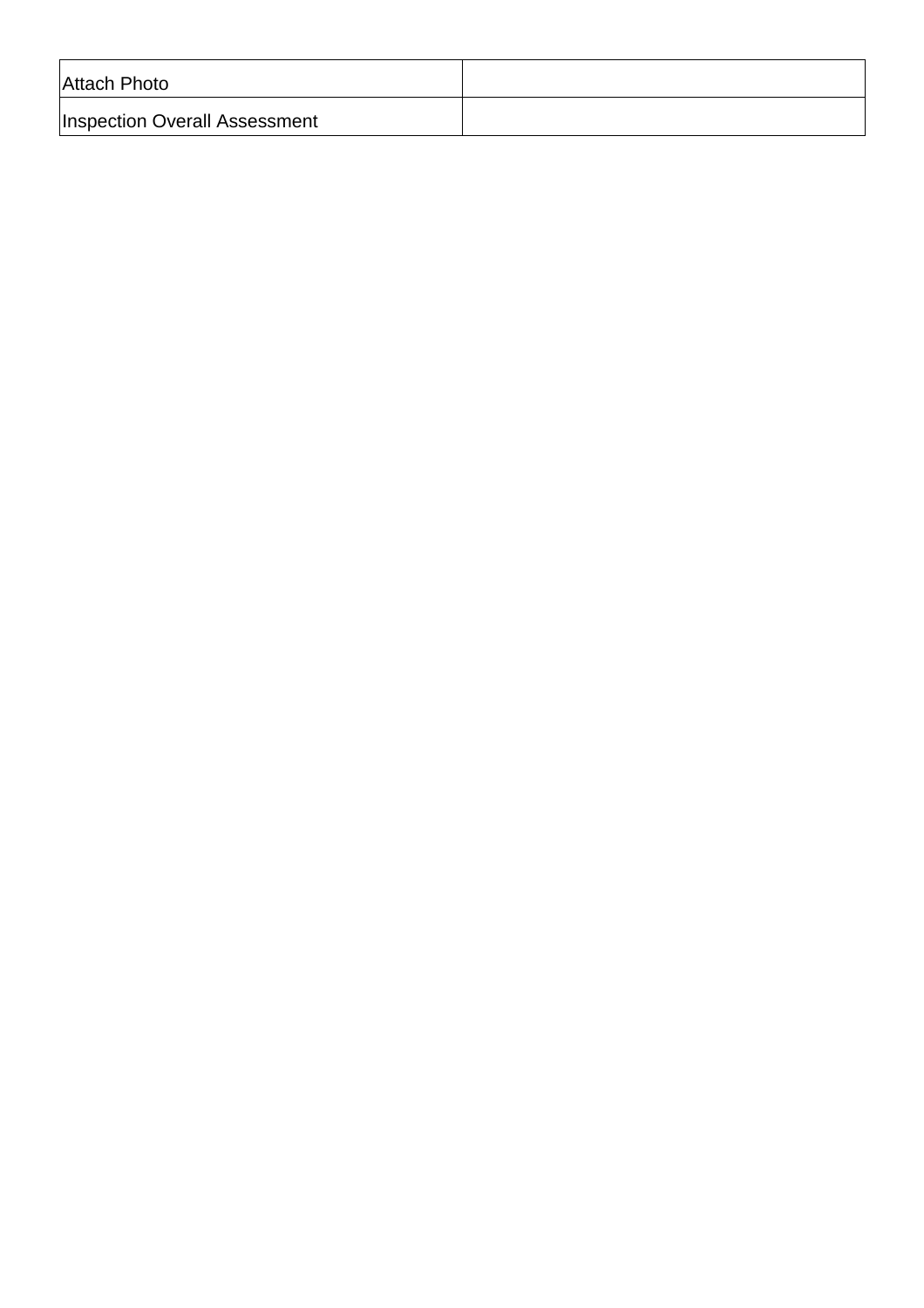

# CO Tank Systems Inspection

# Form Code: 27

| <b>Compliance Header</b>                                                                                                                                                                                                  |  |
|---------------------------------------------------------------------------------------------------------------------------------------------------------------------------------------------------------------------------|--|
| <b>Inspector Name</b>                                                                                                                                                                                                     |  |
| Area of Inspection                                                                                                                                                                                                        |  |
| <b>Inspection Date and Time</b>                                                                                                                                                                                           |  |
| <b>CO Tank Systems Inspection Instructions</b>                                                                                                                                                                            |  |
| Note condition of inspection items. If item does not apply to an area, mark N/A. All unsatisfactory<br>findings must be explained below. Include any repairs, changes or other remedial actions<br>required or performed. |  |
| <b>CO Tank Systems Inspection Items</b>                                                                                                                                                                                   |  |
| Tanks - Check for evidence of failure (e.g.,<br>leaks, rusty or loose anchoring, distortion, paint<br>failure, other). Insulation - check for any<br>damage or deterioration that may allow<br>moisture intrusion.        |  |
| Pipes/Piping Supports - Check for evidence of<br>failure (e.g., leaks, distortion, corrosion, paint<br>failure, other).                                                                                                   |  |
| Valves - Check for evidence of failure (e.g.,<br>disconnected, corrosion, sticking, leaks, other).                                                                                                                        |  |
| Fittings/Hose Connections - Check for evidence<br>of failure (e.g., leaks, loose, disconnected,<br>corrosion, other).                                                                                                     |  |
| Liquid Level - Check for acceptable level and<br>level guages working correctly. (e.g., high level<br>max, permitted volume, level guage legible,<br>other).                                                              |  |
| Secondary Containment - Check for evidence of<br>failure (e.g., cracks, ponding or wet spots,<br>pitting or deterioration, other).                                                                                        |  |
| Dike drain valves - Are valves closed and in<br>good working condition?                                                                                                                                                   |  |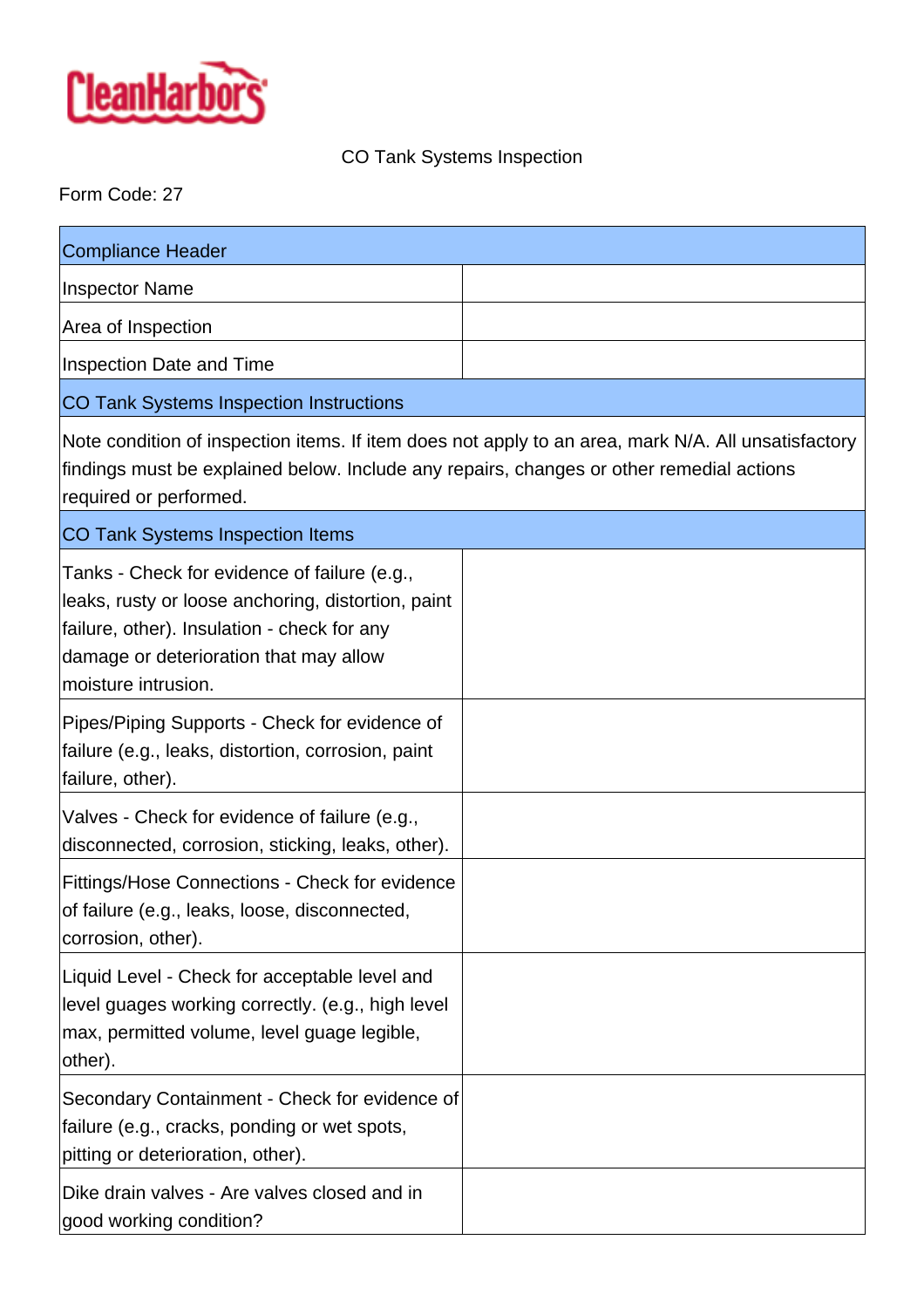| For double-wall tanks is interstitital monitoring<br>equipment in good working condition and is the<br>interstitial space free of liquid?                                                                                                     |  |
|-----------------------------------------------------------------------------------------------------------------------------------------------------------------------------------------------------------------------------------------------|--|
| Sumps - Check for evidence of failure (e.g.,<br>cracks, ponding or wet spots, pitting or<br>deterioration, other).                                                                                                                            |  |
| Bonding and Grounding - Check for evidence of<br>failure (e.g., loose, broken, corrosion or<br>deterioration, other).                                                                                                                         |  |
| Transfer Equipment/Pump and Pump Motors -<br>Check for availability and condition (e.g.,<br>pumps, filters, strainers, hoses, leaks,<br>overheating, other).                                                                                  |  |
| Communication and Alarm System - Check for<br>evidence of failure (e.g., test function, siren,<br>strobe, other).                                                                                                                             |  |
| Satellite Accumulation Containers - Check for<br>evidence of failure (e.g., container open, >55<br>gallons, label, other).                                                                                                                    |  |
| Manways, Hatches, Other Openings, Ladders,<br>Platforms, Walkways - Check for evidence of<br>failure (e.g., condition, corrosion, closure,<br>other).                                                                                         |  |
| Pressure Relief Valves (PRV)/ Flame Arrestors<br>- Check for evidence of failure (e.g., condition,<br>corrosion, other).                                                                                                                      |  |
| Tanks marked with the words "Hazardous<br>Waste" - Check for appropriate markings.                                                                                                                                                            |  |
| Tanks not used marked as "Out of Service" -<br>Check for appropriate markings.                                                                                                                                                                |  |
| Tanks marked as to the contents - Check for<br>appropriate markings (e.g., "Used Oil", "Non-<br>Haz Only").                                                                                                                                   |  |
| Monitoring Equipment/Level Indicators/Overfill<br>Prevention Equipment - Check that equipment<br>is in good working condition or for evidence of<br>failure (e.g., actuate equipment/alarms to<br>confirm operation, pressure and temperature |  |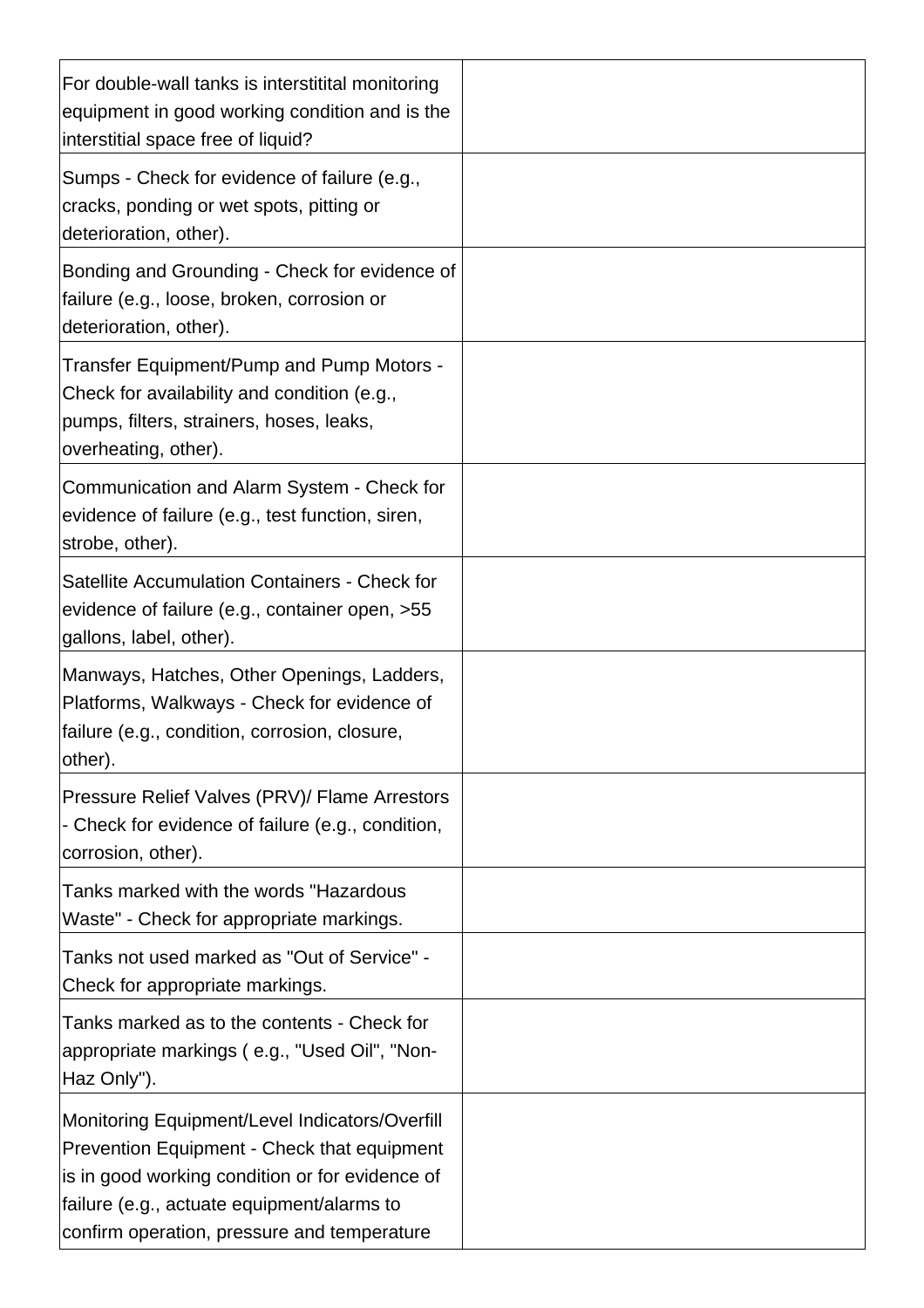| gauges, level indicators, sticking, condensation,<br>disconnected, other).                                                                                                                                                                                                                  |  |
|---------------------------------------------------------------------------------------------------------------------------------------------------------------------------------------------------------------------------------------------------------------------------------------------|--|
| Loading/ Unloading Areas - Check condition of<br>area (e.g., available spill equipment, spill<br>equipment location, spill kit supply and<br>inventory is adequate, containment<br>deterioration, leaks, pad condition, valve access<br>box, ponding or wet spots, housekeeping,<br>other). |  |
| Tank System Safety - Is the system free of any<br>conditions that need to be addressed for<br>continued safe operation?                                                                                                                                                                     |  |
| Connection Box/Drip Trays and Buckets - Are<br>the connection box and all drip trays and<br>buckets free of liquids or saturated absorbents,<br>and all material properly collected and<br>disposed?                                                                                        |  |
| Site Generated Waste - debris, used<br>absorbents, used PPE, aerosols, etc. - Check<br>for evidence of failure (waste not containerized,<br>proper storage location, container type,<br>container label, other).                                                                            |  |
| Compliance Footer                                                                                                                                                                                                                                                                           |  |
| <b>Inspector Signature</b>                                                                                                                                                                                                                                                                  |  |
| <b>Attach Photo</b>                                                                                                                                                                                                                                                                         |  |
| <b>Inspection Overall Assessment</b>                                                                                                                                                                                                                                                        |  |